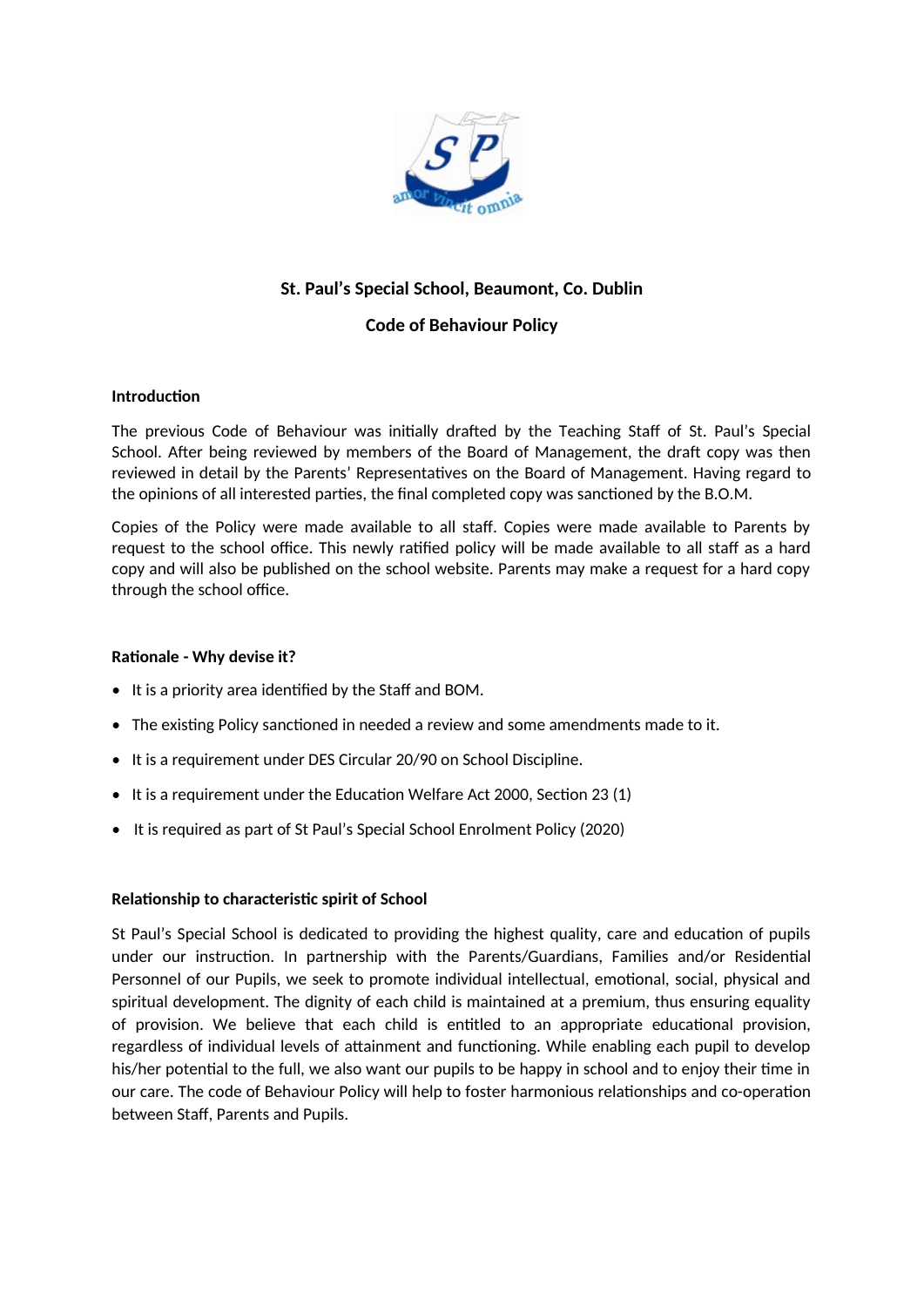# **Aims**

Ideally, the introduction of this Policy in St Paul's Special School will facilitate the achievement of the following:

- To allow the School to function in an orderly and harmonious way
- To enhance the learning environment where children can make progress in all aspects of their development
- To create an atmosphere of respect, tolerance and consideration for others
- To promote positive behaviour and self-discipline recognising the differences between children and the need to accommodate these differences
- To ensure the safety and well being of all members of the School Community
- To assist Parents and Pupils in understanding the systems and procedures that form part of the Code of Behaviour and to seek their co-operation in the application of these procedures
- To ensure that the system of rules, rewards, and sanctions are implemented in a fair and consistent manner

### **Overview**

Pupils attending St Paul's Special School have varying abilities and what we expect of them is to be the best they can be.

- We recognize the variety of differences that exist between children and the need to accommodate these differences.
- Each child, according to their ability, is expected to be well behaved and to show consideration for other children and adults
- Each child is expected to show respect for the property of the School, other children's and their own belongings
- Each child is expected to attend School on a regular basis and Parents/Guardians have been notified of the School's obligations to report absences in excess of 20 days in line with The Education Welfare Act, 2000
- Positive Behaviour will be promoted (See below)
- School Staff engage in reflective practice informally on a daily basis. Once a year or as deemed necessary staff will meet and review the policy to ensure that their observation are addressed in the policy
- The philosophy and ethos of this school is that in managing challenging behaviour the "antecedent" is of paramount importance. With this in view there is a pupil profile in every room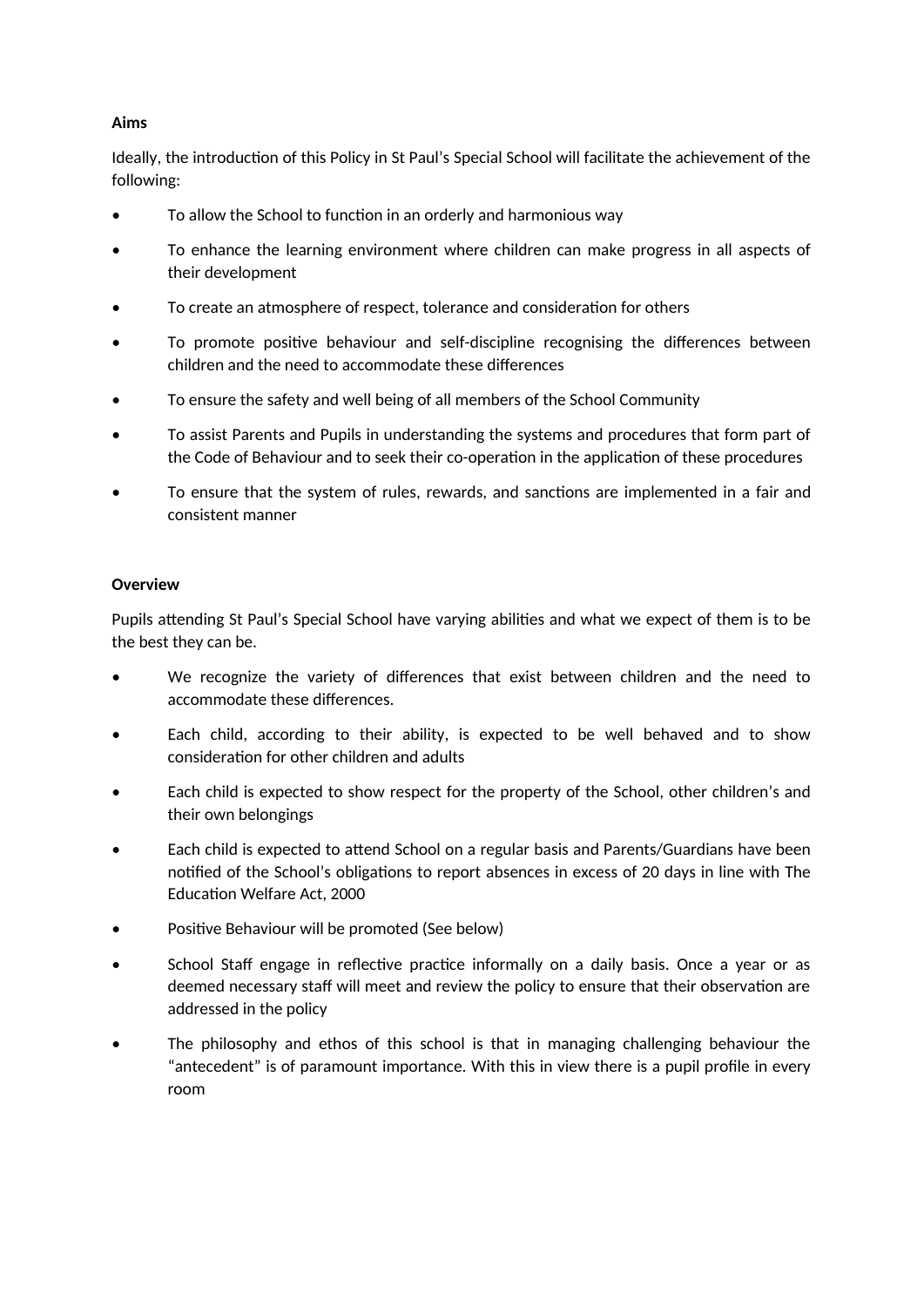• There is a master copy of the pupil profile kept in the school office. These copies will be used to inform new staff of the individual needs of the child. Creating and maintaining a safe, positive, and productive learning environment is the responsibility of everyone involved with our children's learning.

Responsibility to establish and maintain this learning environment is shared by parent(s) / guardian(s), students and staff. The responsibilities of each member of the school community are as follows:

Parent (s)/guardian (s) have a responsibility to send their children to school prepared to learn. They set expectations and establish boundaries for their children including a respect for staff, self, other students, and school property. They are knowledgeable and supportive of the expectations of the school and work as partners with the school and staff. When dealing with a behavioral problem involving their child, Parent(s)/guardian (s) are open-minded and know the expectations of the school. They cooperate with the school in providing information, discussing aspects of behaviour at home and at school and have an input in managing the child's in-school behaviour.

Students are encouraged to understand and be mindful of and practice the rules and expectations, cooperate with the school staff, and treat other students with respect. Students have good behavior in and out of the classroom and accept the consequences of their actions. Students respect the learning environment of other students.

Staff The entire school staff maintains a safe learning environment for students in the classroom and school. Staff is open minded, consistent, communicative, and objective. The staff provides clear and reasonable expectations; establishes positive and affirming relationships with students; sets age and ability appropriate rules, supplies students and parents with feedback; and is encouraging and consistent when dealing with student behaviour.

The principal communicates the Code of Behaviour communicated to new and temporary staff. There is a copy of the policy in each classroom, staffroom and the principal's office.

The Principal maintains consistent enforcement of the school's behavioral policies, rules and procedures, defines expectations that are enforceable; supports each initiative; provides the tools, resources and funding to support school staff; and obtains feedback to refine policies and expectations.

#### **LIMITATIONS AND UTILIZATION**

This document is not designed to list all the possible violations which may arise nor to state all the possible consequences of unacceptable behaviour, but to serve as a general guide to the student, the teacher, and the principal to be used to solve individual problems.

#### **PARENT/GUARDIAN RIGHTS AND RESPONSIBILITIES**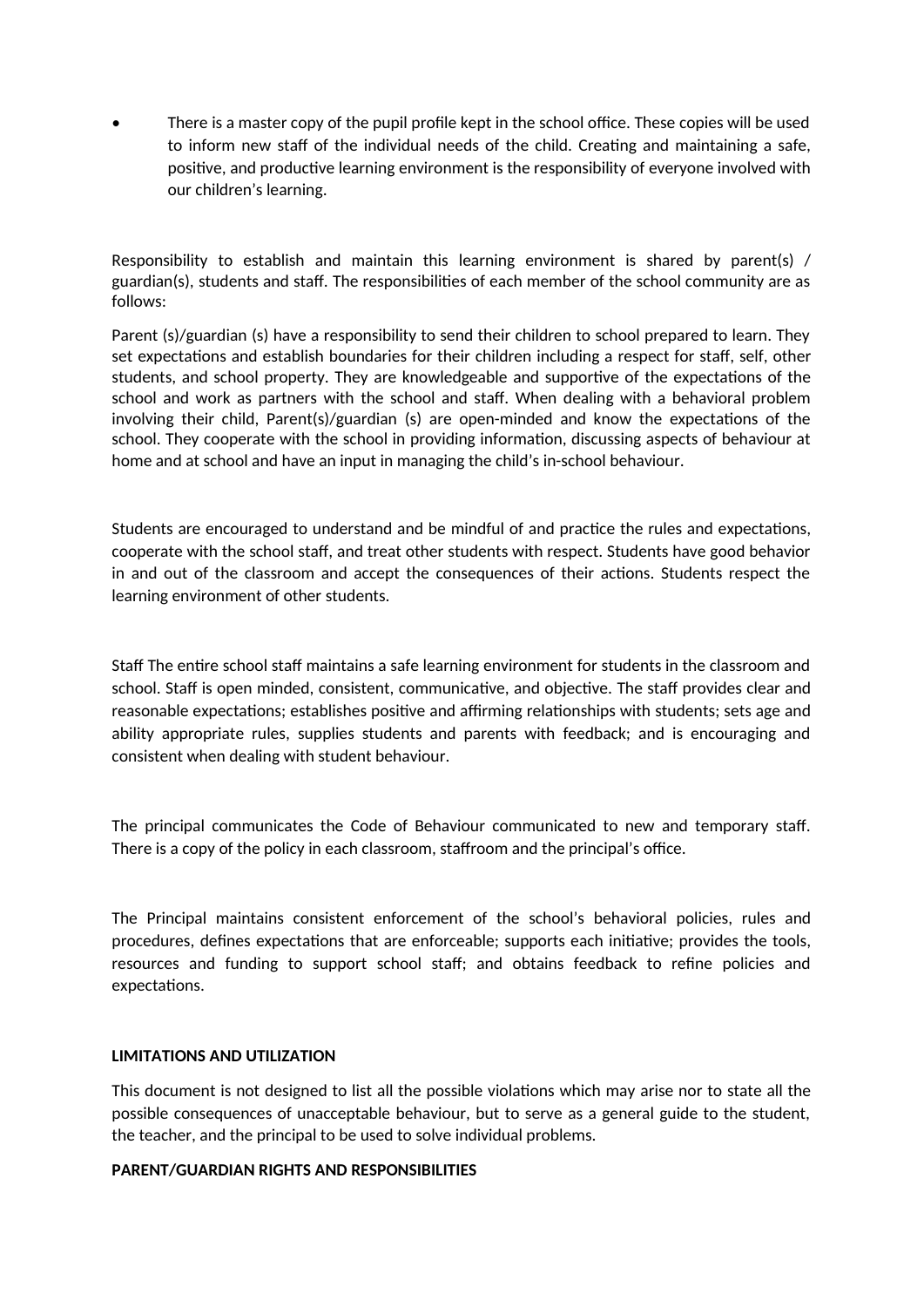Every parent or guardian has the right to expect that:

- Teachers and other staff will provide effective instruction for students, display enthusiasm for learning, show respect for the children in their care.
- Staff will enforce the Code of Behaviour.
- Staff will communicate with the home. The methods of communicating will be wide-ranging and varied as outlined on the following list. The frequency of communication will vary from daily to weekly to monthly in accordance with the needs of the child and with the professional opinion of the teaching staff. These communications may include:
- 1. Face to face meetings with parents/guardians
- 2. text
- 3. Email
- 4. phone call
- 5. note
- 6. Journal/Log
- 7. Website updates
- Staff will exhibit leadership, provide support, and monitor programs and instruction in the school.
- Parent (s)/guardian (s) will be treated fairly, justly and with respect in all matters and can depend on the school to support them in their efforts to do what is in the best interests of their child.

# **Parents and guardians will:**

- Instil a positive attitude toward education which recognizes that effort and ambition lead to success
- Support the school in its efforts to maintain a productive teaching and learning environment
- Provide role models in order to establish positive values concerning achievement as well as respect for fellow students, school personnel, and property.
- Maintain regular communication with their son or daughter about school matters.
- Require their son or daughter to attend regularly and punctually, and to comply with school routines
- Contact the school if there are areas of mutual concern and make themselves available to discuss issues regarding their child's education.
- Attempt to attend school events and meetings, and to give positive input and support to the school.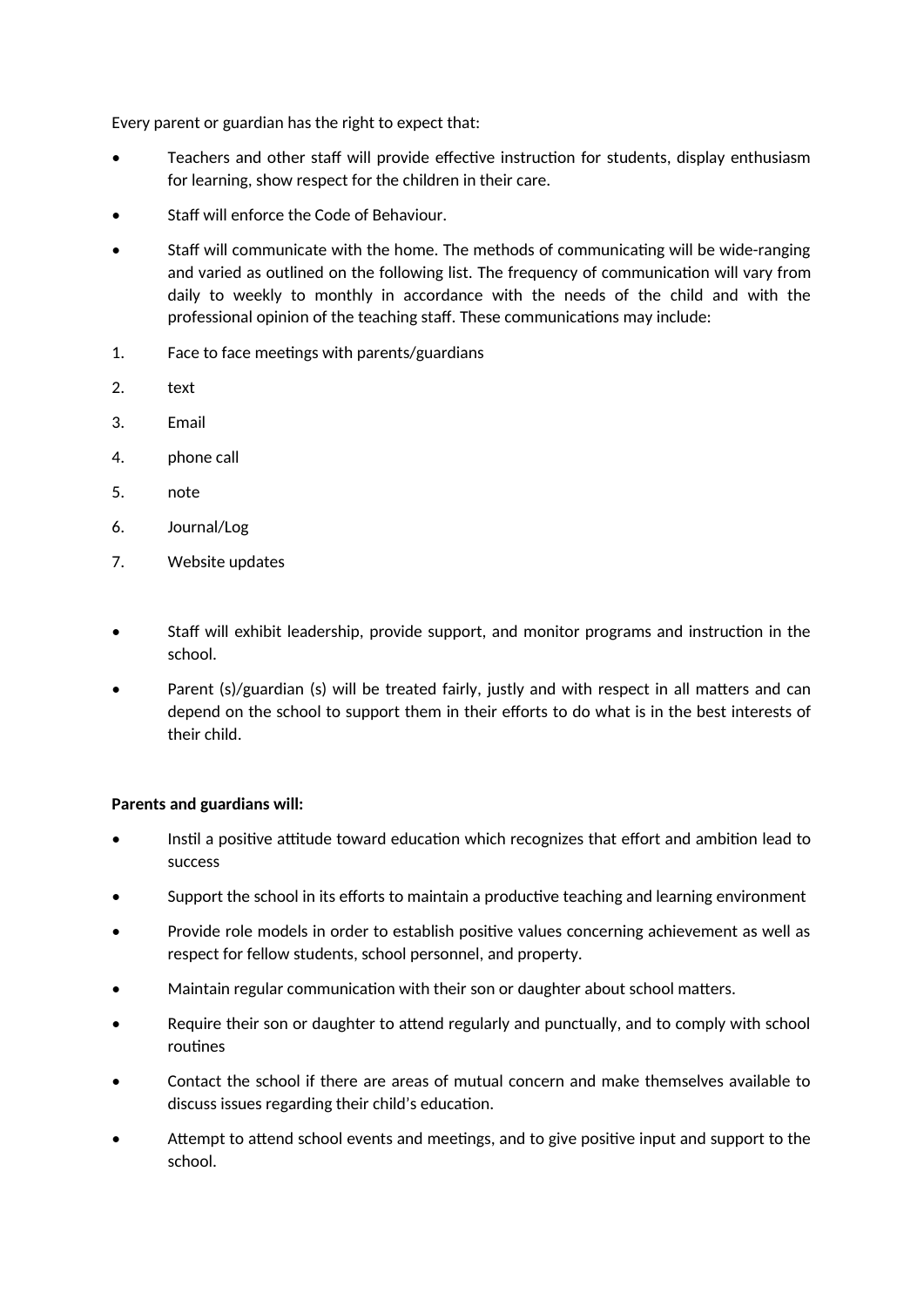- Encourage their children to accept responsibility and be accountable for their behaviour
- Each parent (s)/Guardian (s) has access to the code of Behaviour either through the Principal, class teacher and school website.

### **SCHOOL PERSONNEL RIGHTS AND RESPONSIBILITIES**

#### **Staff have the right to expect that:**

- Students will behave appropriately on school property and at school activities so as not to interfere with the learning and rights of others.
- School administrators will provide leadership and support.
- They will have the positive assistance and cooperation of students, parents, and colleagues in the performance of their duties.
- Everyone associated with the school will be treated with courtesy.
- Their working environment is conducive to their well-being and fulfilment.
- They do not suffer from unacceptable levels of stress due to the management of the behaviour of their students.
- They do not suffer personal injury as a direct result of their interaction with students.

# **Every teacher, SNA or other school employee will:**

- Follow the same rules as the students, serving as a positive role model
- Maintain a safe atmosphere that encourages good behaviour and protects students' rights toward parents and students.
- Encourage parent participation in the school by communicating with families regularly.
- Monitor the academic progress of students and inform students and parents.
- Endeavour through all the strategies at their disposal to enable children with behavioural issues to overcome their difficulties so they can gain full access to the curriculum and to a greater quality of life.
- Read the Code of Behaviour at the beginning of each school year and discuss school rules and expectations with the students and other school personnel.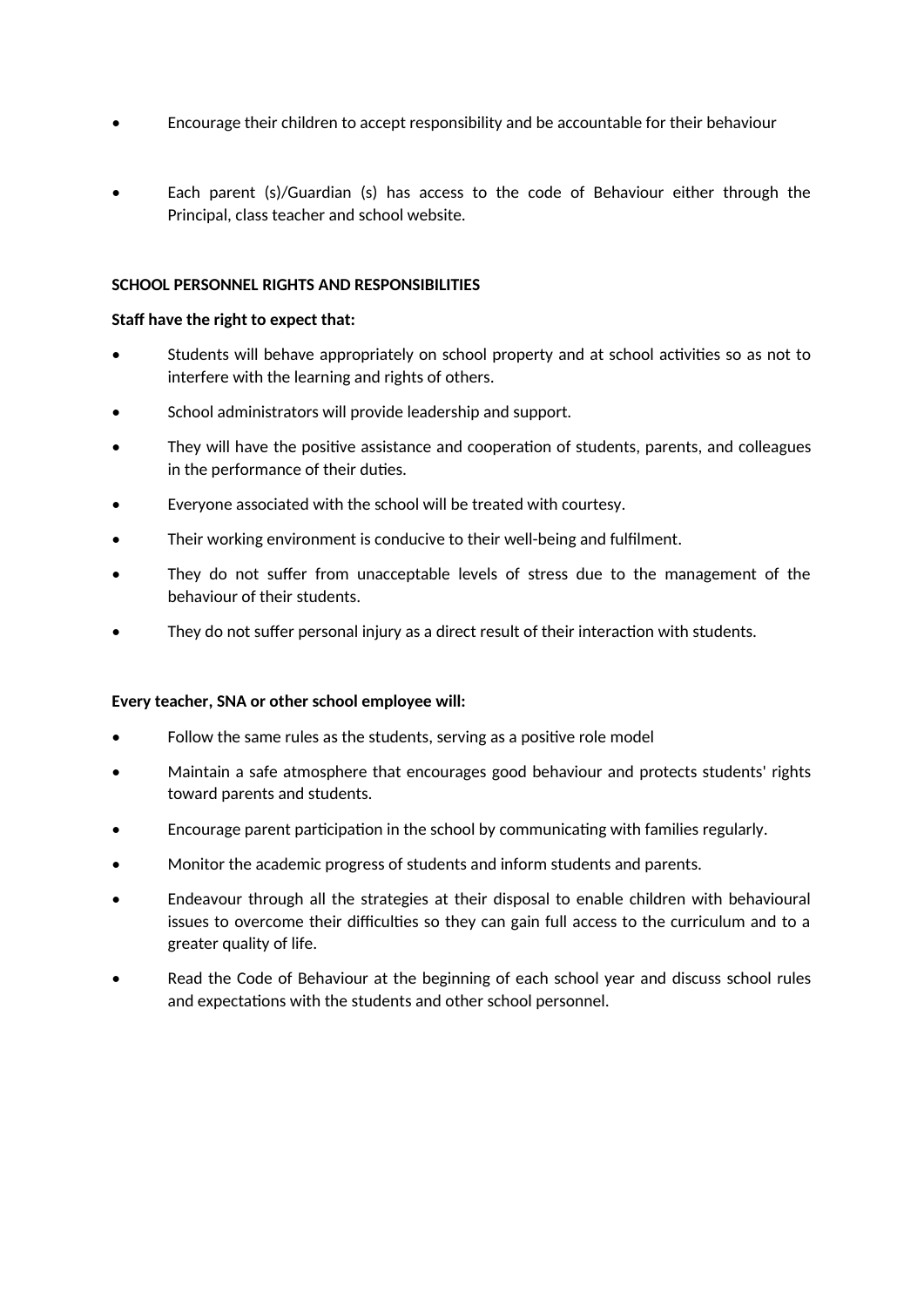#### **STUDENT RIGHTS AND RESPONSIBILITIES**

#### **Students have the right to expect that:**

- Clear, relevant lessons will be presented taking account of their individual needs and strengths.
- They will be able to work in a school atmosphere which is pleasant, orderly, respectful, and conductive to learning.
- School staff will be courteous, caring and understanding in the dispensation of their duties
- They will be able to participate in a wide range of activities.
- They will be treated fairly, justly and with respect.
- They will receive the best education possible with adapted programs and individual or group instruction.
- They can attend school without fear and/or disruption of the educational process.

#### **Students will be responsible for:**

- Attending school regularly and on-time.
- Developing self-discipline according to their ability, showing courtesy for all people in the school community and respecting property.
- Making the most of education opportunities through active classroom participation and involvement in school activities.
- Taking pride in their work, their appearance, and what they have accomplished.
- Taking pride in their school and will help foster this feeling in other students.
- Obeying and observing all school rules of conduct.
- Striving toward self-discipline, setting individual goals and utilizing good work habits.
- Being respectful of people, their rights and property
- Speaking and acting in a truthful, courteous and cooperative manner
- Taking responsibility for their own behaviour and accepting the consequences (according to their ability.)

#### **Promoting Positive Behaviour**

We as a staff recognise that children's behaviour reflects their desire to feel significant and important. Understanding this need, we try to assist each student in choosing appropriate behaviours to realize their special place within the school.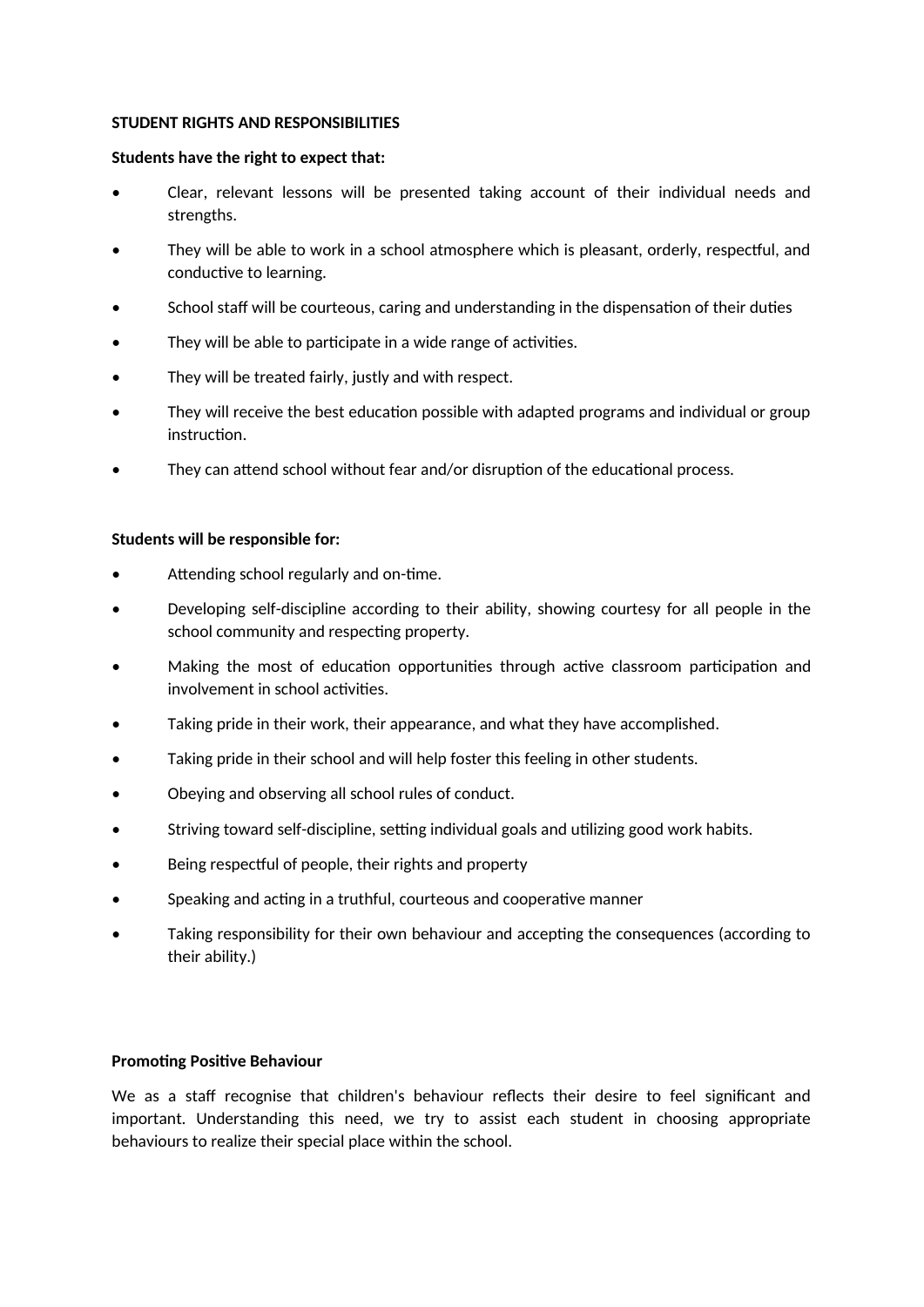By implementing conflict resolution strategies and techniques to increase one's self-esteem, we will be assisting the student in choosing the appropriate behaviour. With encouragement and guidance offered by all school staff the student will gain a better understanding of the rules concerning safety and respect for others. Staff will encourage honesty, fairness, courtesy, self-respect and selfdiscipline.

## **Some strategies to promote positive behaviour may include the following:**

- We accept children where they are at now and we aim to foster appropriate behaviour
- Teach manners/respect
- Teach acceptable behaviour
- Teach in-school positive social skills
- Some pupils have individual programmes to promote positive behaviour
- Teach children routine/structure in view of their abilities
- Teach children to speak respectfully
- Teach children to leave classroom in an orderly way
- Teach children that they expected to behave in school, allowing for their varying abilities
- Teach pupils hygiene/self-care skills
- Provide positive behavioural supports

#### **SPHE Curriculum**

The school's SPHE curriculum is used to support the code of behaviour. It aims to help our children develop communication skills, appropriate ways of behaving and interacting and conflict resolution skills.

• The activities to develop the above skills are outlined in the school's SPHE policy

#### **Promoting Positive Behaviour on Playground**

- Activities are organized in a way that minimizes behavioural difficulties
- The level of supervision contributes to the promotion of positive behaviour on the playground. Zones are created within the playground providing sections for specific age groups and for children with differing behavioural and learning needs.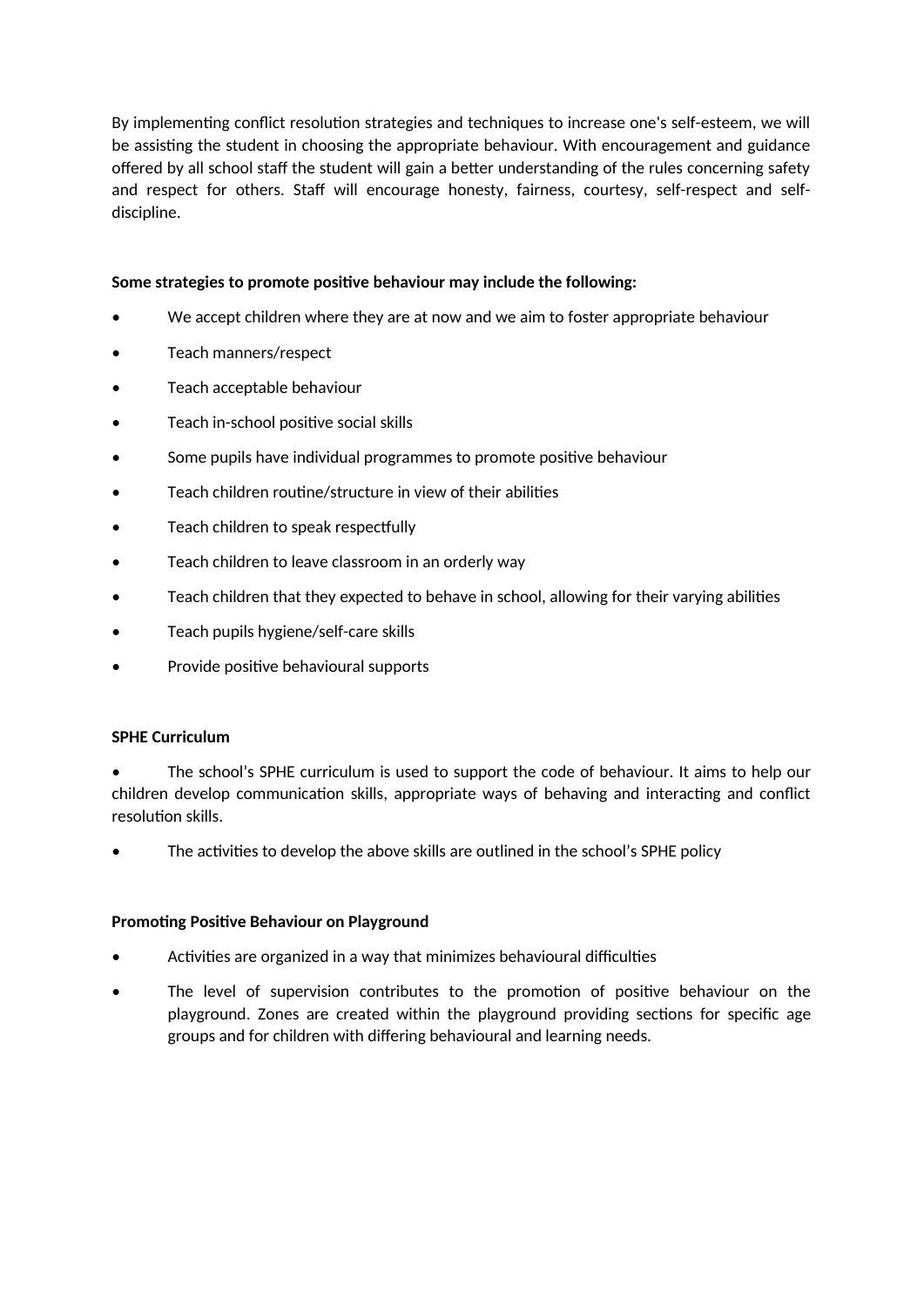## **Examples of Rewards**

- Age and/or ability appropriate rewards to be decided on in individual cases and in line with school ethos.
- Give attention
- **Stickers**
- Go to Principal's Office
- Tell parents
- Treats play Music, go on social outings, using play equipment
- Praise the good behaviour / Use peers to model exemplary behaviour
- Get class to give a clap
- Give a responsibility of doing a job
- Go around to other classes to show good work output
- Let pupils choose an activity they enjoy on completion of a task
- Find a Pupil's motivator and use it for positive reinforcement
- Catch them being good and reward them

#### **Strategies for dealing with inappropriate behaviour (Minor)**

The school adopts a staged approach in the application of sanctions. Initially misbehavior is dealt with by the class teacher by way of warning and or advice. This is then followed by the class teacher and the principal and finally by the principal. If it

is serious and persistent misbehavior the parents may be involved. The parents will be contacted by the class teacher and/or the principal.

There will be consistency of sanctions among the staff as all staff are aware of the range of sanctions outlined in the Code of Behaviour policy.

(Strategies used will depend on individual Pupil needs)

If student displays unacceptable behaviour which is of a minor nature, one or more of the following will result:

- Reasoning with the Pupil
- Warning
- Withdrawal of attention (especially if behaviour was attention seeking in nature)
- Loss of privileges
- Ignore misbehaviour designed to get attention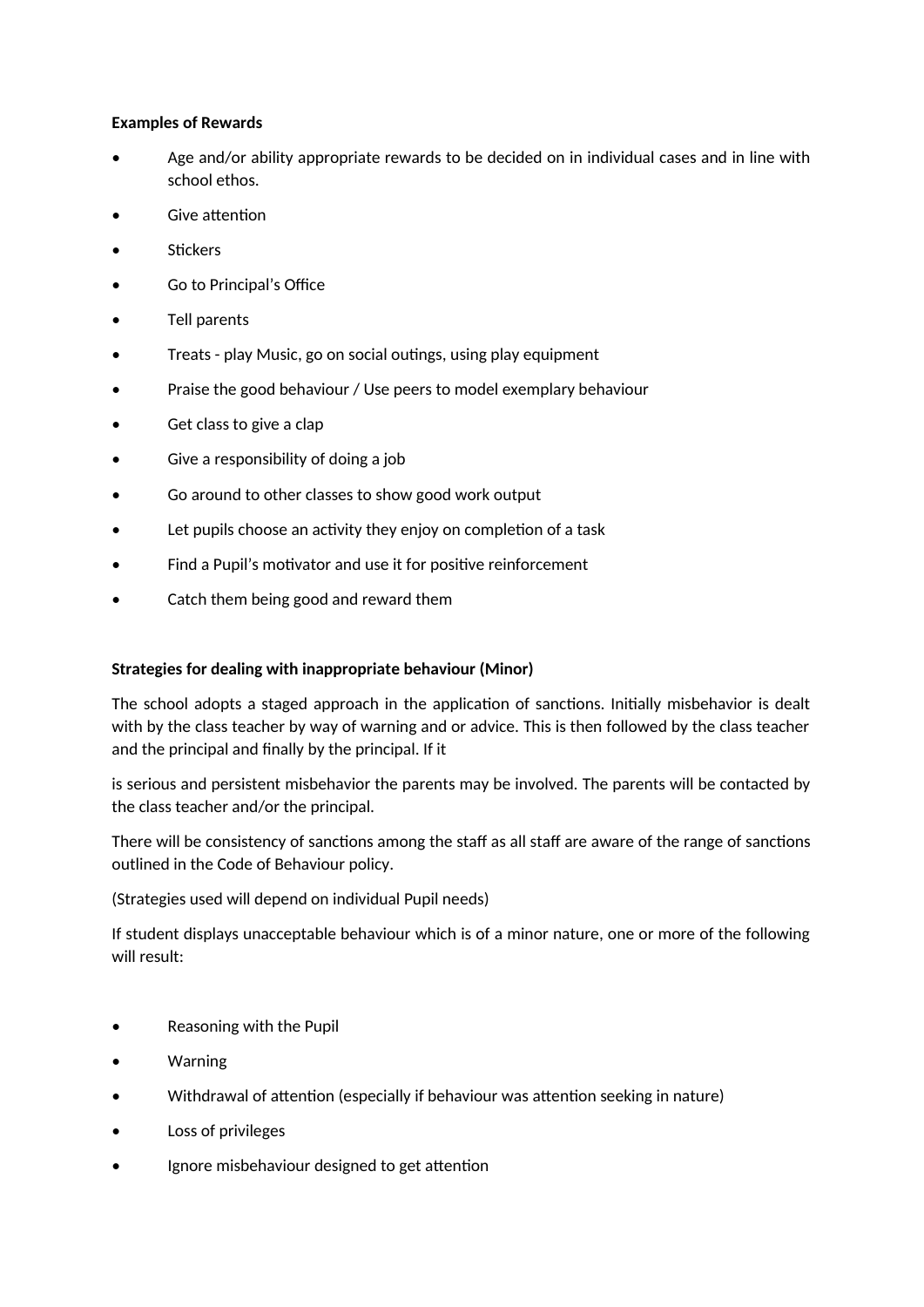- Withdraw a favour
- Access to activities denied for a short period
- Verbal reprimand, expression of deep disappointment and advice on how to improve
- Temporary separation from peers/friends
- Send pupil to another class for a short period
- Verbal reprimand and advice on how to improve.
- Visual supports.
- Facial expressions carrying a message of disappointment and disapproval.
- Stay calm in situation. Teachers and staff maintain a calm demeanour
- Ignore bad behaviour while keeping child safe.
- Change the activity.
- Timely intervention, with what you know works for a particular child
- Visual signs "Wait"
- Group Activity with child if appropriate

# **Examples of Unacceptable Behaviour (Serious)/ Challenging Behaviour Definition of challenging behaviour:**

"Behaviour within the context of your school, which prevents participation in appropriate educational activities often isolates children from their peers, affects the learning and functioning of other pupils, drastically reduces their opportunities for involvement in ordinary community activities, makes excessive demands on teachers, staff and resources, places the child or other in physical danger and makes the possibility for future placement difficult".

(Harris, Cook and Upton, 1996) in NAMSE: A Nationwide Study of Challenging Behaviour in Special Schools in Ireland, 2004

Some students may present with unacceptable behaviour of a more serious and sometimes on-going nature. While we accept that these pupils have priority needs in the area of behaviour management and are committed to providing them with the support, planning and procedures which will assist them to overcome their problems we are also aware of the rights of other children and adults in the school to a safe environment which is conducive to learning.

#### **Challenging Behaviours may include:**

Acts of physical aggression towards others and/or oneself, e.g. pushing, punching, tripping, kicking, biting, pulling hair, pinching, scratching, threatening, intimidating, hitting out.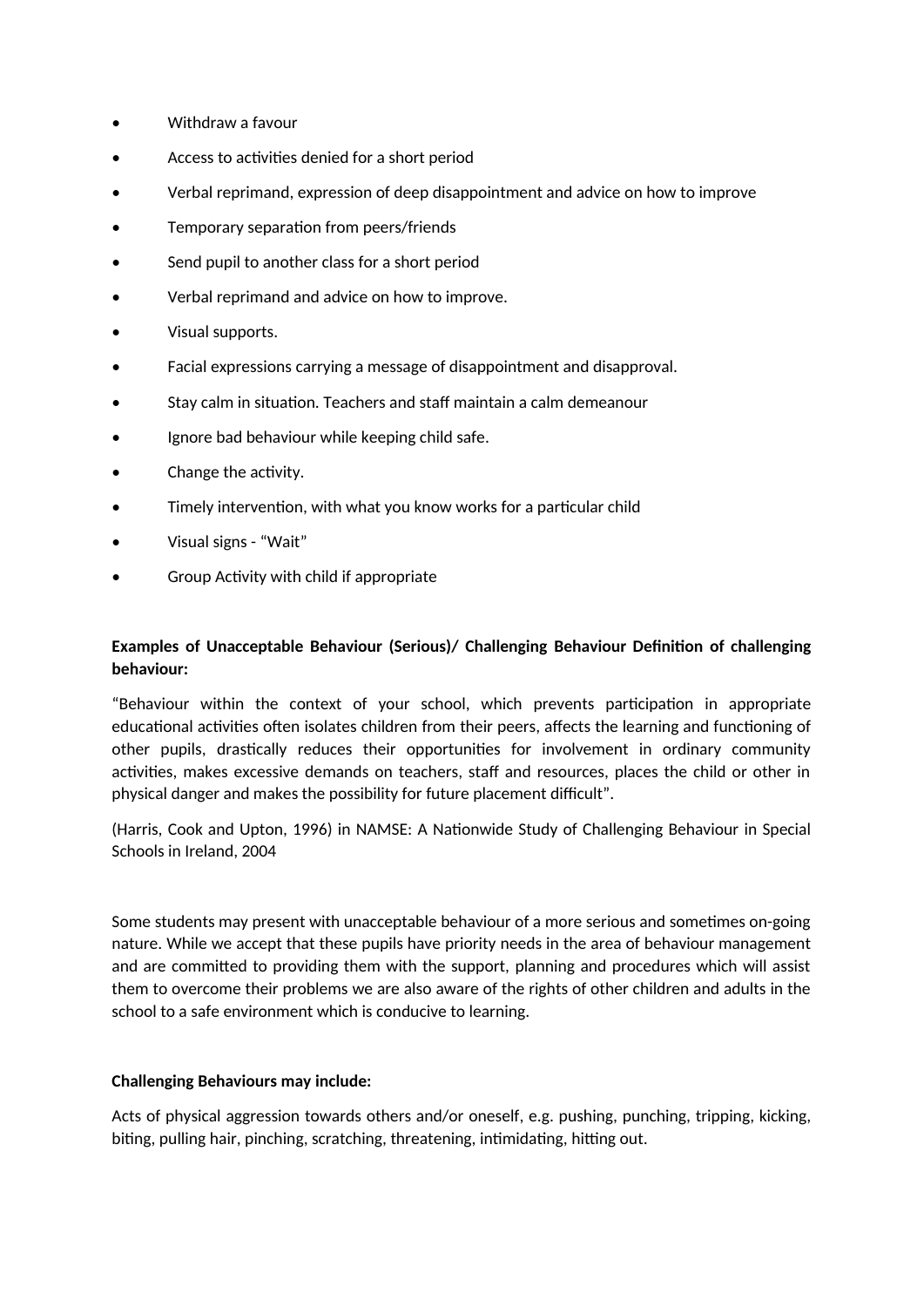Real danger of injury to self and/or others e.g. throwing heavy object with intent to harm, upending chair with intent to injure, climbing on furniture, and jumping from furniture.

Stereotypical/ ritualistic behaviours, throwing down, hand-biting, rocking, pacing, skin picking, slapping, banging, bolting.

General disruption of whatever is going on in the environment e.g. destruction of materials, throwing over tables or chairs, running around, vocalising or shouting loudly.

Disruptive/Dangerous/Antisocial e.g. verbal abuse, screaming, stripping, inappropriate sexual play or activities, smearing, deliberately soiling or wetting, persistent non-co-operation, running away, tantrums.

# *See attached Appendix 1: Challenging Behaviour Matrix NABMSE and Strategies to deal with the various listed behaviours.*

### **Strategies to deal with Unacceptable Behaviour (Serious)/ Challenging Behaviour**

While our preferred aim is to prevent the development of challenging behaviour the following strategies are agreed upon by all staff should challenging behaviour occur:

#### *(During Incident of Challenging Behaviour)*

- Managing/diffusing the situation
- Staying calm- in both voice and body language
- Speaking softly, slowing down, keeping instructions short.
- Keeping a safe distance (one metre plus) while ensuring the child's safety.
- Making it clear that the child is being listened to.
- Helping the pupil to identify and express their upset and needs.
- Removing unnecessary demands or requests.
- Giving intermittent eye contact to help reassure
- Avoiding touching the pupil until they have regained control.
- Staying at their level.
- Distract or change the activity to one the pupil likes but not in an obvious way.
- Removing other pupils if necessary.
- Staying near an exit.
- Call for help and ensure that staff work in a co-ordinated manner when assistance arrives.
- Adapt the environment if necessary.
- Allow the child time to recover from incident before moving on.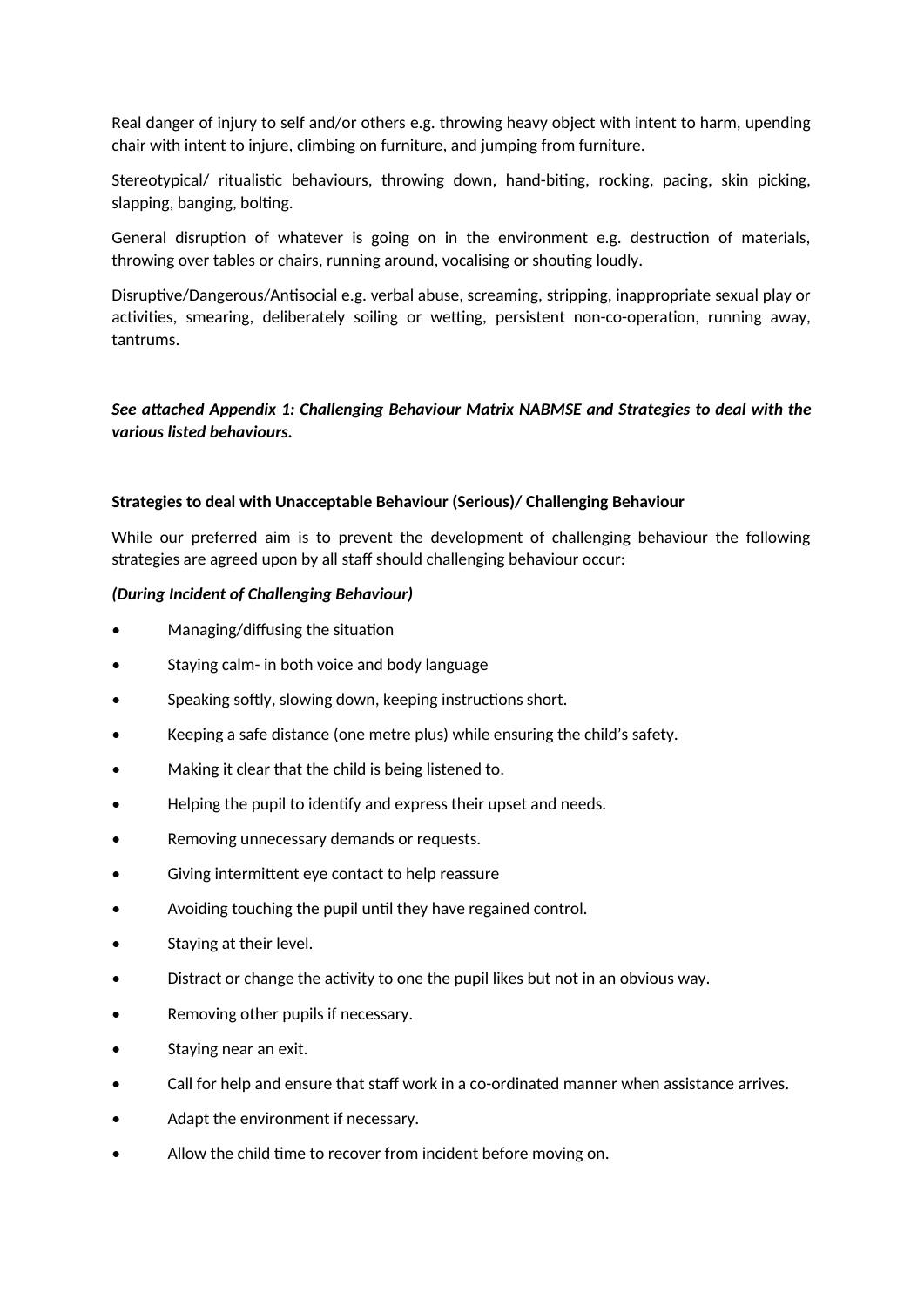- Playroom
- If the child is going to harm himself/herself or other pupils or school employees then staff will only intervene physically for the safety of all involved. This intervention will be the same as any prudent parent would apply as part of their duty of care to their child

# *(After the Incident of Challenging Behaviour.)*

- Report incident to Principal and record the antecedents, behaviour and consequences (the a,b,c,) as soon as possible.
- Debrief i.e. talk to the Principal or to a colleague about what has happened and your reactions to it.
- Learn what you can from the situation discuss and review in line with reflective practice.
- Inform parents by phone or in person of the incident and discuss plans or measures to prevent recurrence. The class teacher will contact the parent (s)/guardian (s)
- Keep an updated record of all serious challenging behaviours. This record will contain the following information
	- 1. Who was present ?
	- 2. Location of incident
	- 3. Event leading up to incident
	- 4. What happened in incident
	- 5. Action taken
	- 6. By whom ?
	- 7. When and how the parents/guardians were contacted Accident Report to relevant authorities

(Blank Templates of Accident Report forms are kept outside the staffroom.)

- A pupil may be suspended from school if it is deemed necessary.
- Staff may require more human resources to minimise time spent with a child.
- Staff may seek a medical or psychological professional input
- A Case Conference may be called by principal in consultation with the teachers and/or multi-disciplinary team to discuss matter with all relevant personnel and parents.
- Individual Behaviour Support Plan for pupils who are in need of support to be drawn up in conjunction with staff, parents and St Paul's Service
- The School Inspector may be contacted by Principal for advice and guidance.
- The INTO may be contacted for information and support.
- A request may be made for further professional training and development.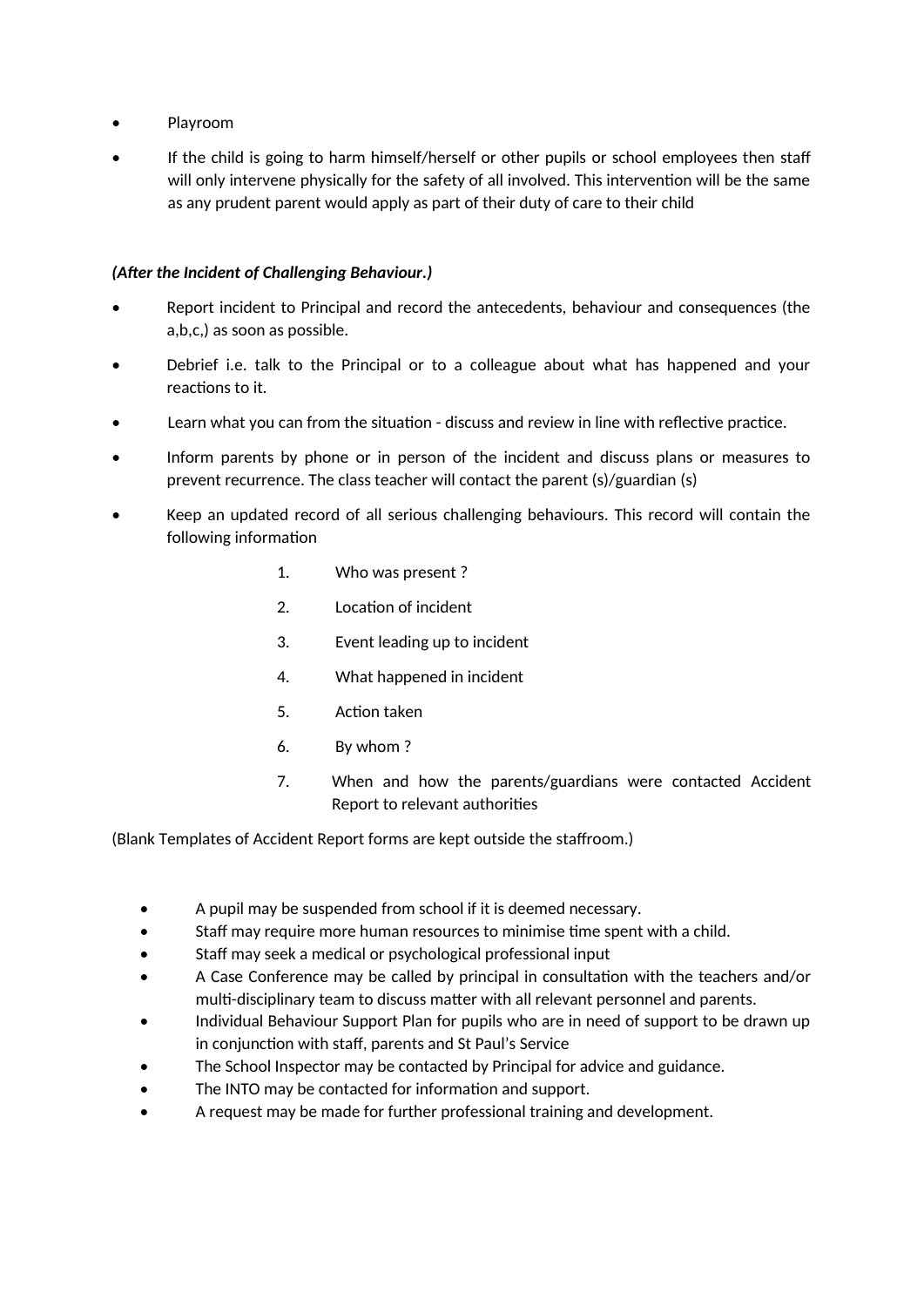#### **Management of Actual or Potential Aggression (MAPA)**

The Management of Actual or Potential Aggression (MAPA) programme, developed by the Crisis Prevention Institute (CPI) will be used as an approach to manage serious incidents of defensive and risk behaviour that can cause barriers to learning and/or social inclusions.

The MAPA programme has been designed to enhance understanding and management of difficult situations and aims to ensure that everyone involved can maintain the Care, Welfare, Safety and Security of all involved. The ultimate focus of MAPA training is to ensure that staff gain the essential knowledge, skills and confidence to prevent, decelerate, and de-escalate difficult situations so that restrictive practices can be avoided. Additionally, the training will ensure that staff have the necessary skills to manage risk behaviour when it does occur, using a range of MAPA physical interventions that aim to minimise risk to the student and others.

Every effort will be made to resolve conflicts positively and without risk to students, visitors, staff, property or the environment. Many situations can be defused. The CPI Crisis Development Model forms the foundation of the MAPA programme and connects the programme to the philosophy of Care, Welfare, Safety and Security. The model represents a series of recognisable behaviour levels and the corresponding staff attitude/approach used to de-escalate the situation.

# The CPI Crisis Development Model<sup>SM</sup>

| ategrature,                                |                                   |  |  |  |
|--------------------------------------------|-----------------------------------|--|--|--|
| <b>Crisis Development/Behaviour Levels</b> | <b>Staff Attitudes/Approaches</b> |  |  |  |
| 1. Anxiety                                 | 1. Supportive                     |  |  |  |
| 2. Defensive                               | 2. Directive                      |  |  |  |
| 3. Risk Behaviour                          | 3. Physical Intervention          |  |  |  |
| 4. Tension Reduction                       | 4. Therapeutic Rapport            |  |  |  |

 $...$ tad Even.

The model identifies that once anxiety behaviours (a change in behaviour – pacing, fidgeting, change in form) are recognised staff can respond in a supportive manner in order to move into tension reduction without the behaviours escalating to defensive or risk behaviour. Likewise, the model identifies that that once defensive behaviours (beginning to lose rationality – shouting, refusal, throwing) are recognised staff can respond in a directive manner in order to move to tension reduction without the behaviours escalating to risk behaviour.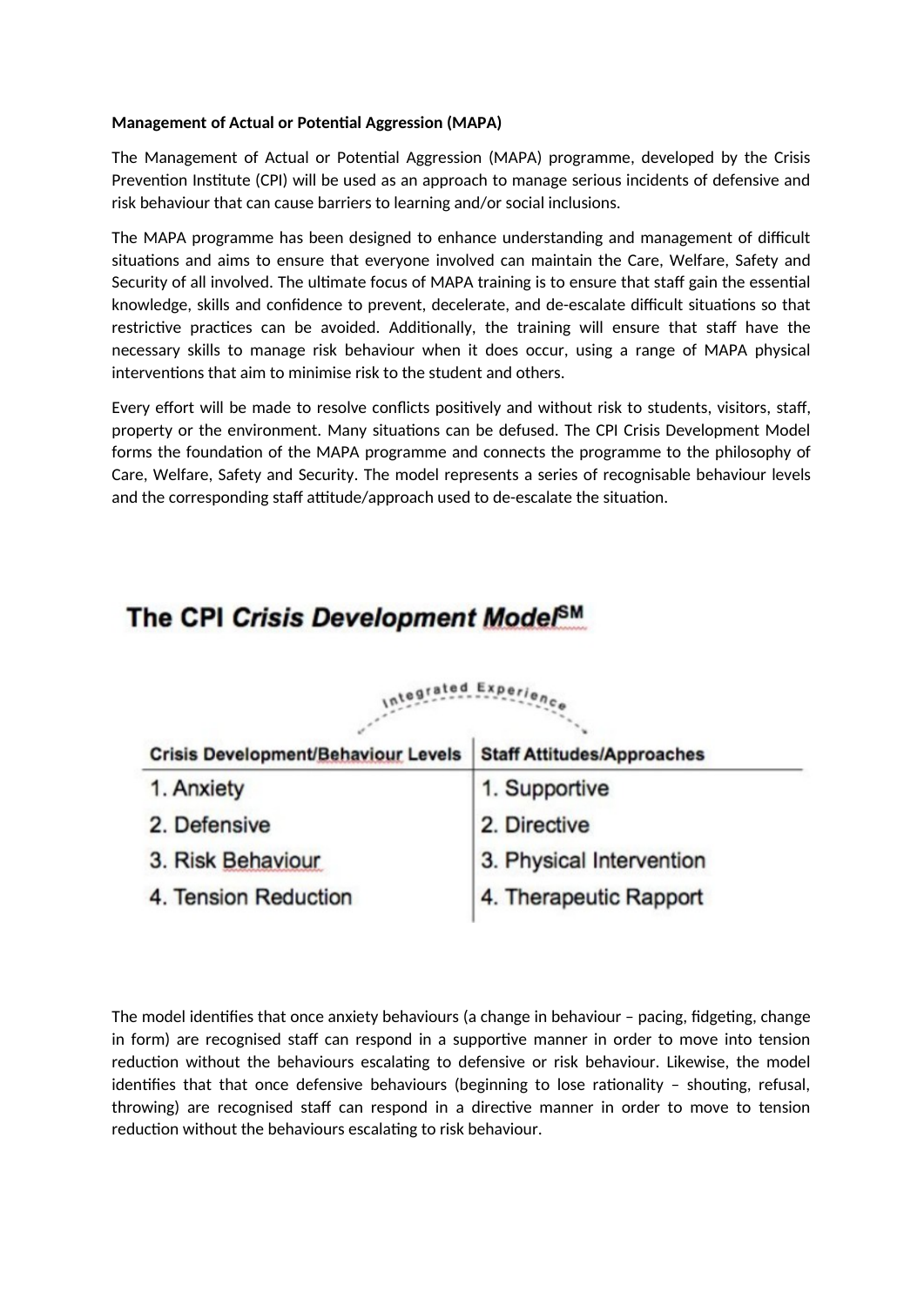However, a very small number of incidents may continue to escalate, and, as a last resort and in proportion to the level of behaviour, the staff members may ascertain that the incident is of such an actual risk as to warrant the use of MAPA physical intervention so to protect the safety of the student involved, as well as the safety of other students and staff. Physical interventions deemed appropriate in our school setting are disengagement techniques. These will be taught and assessed on MAPA training days. There will be opportunities throughout the school year to refresh these skills.

#### **Risk Behaviours**

Risk behaviour are behaviours that can present as an actual risk to the student involved or others. These may require the use of MAPA physical intervention as a last resort, in proportion to the level of behaviour and for the shortest amount of time. Risk behaviours include:

● Assaults on others including but not exclusive to, pushing, grabbing, hitting, kicking, scratching, biting, head butting, hair pulling where there is an actual risk to the student or others

● Inappropriate body contact – with adult/peer or object and can include a student pressing or rubbing his/her genital area repeatedly against a person or object

- Self-injurious behaviours such as where there is an actual risk to the student
- PICA (ingesting non-edible items) where there is a risk of choking
- Absconding where there is an actual risk to the student

If a student is presenting with extremely risky behaviour and an area is deemed unsafe for the student, physical intervention may be used as a last resort and for as short a period as is necessary to guide the pupil to a safe location. For example, when on community outings, if a student attempts to move onto the road, he/she will be guided physically to the path.

When an incident has concluded, it is recommended that the student and staff involved avail of an appropriate break if they choose and resume duties following a consultation with the Principal. If it is not possible to have a consultation with the Principal at the time, this consultation should take place by the end of the same day.

If an injury has occurred which causes a staff member to be absent for more than three days, the school is legally obliged to make a report to the Health and Safety Authority.

Each incident will be reviewed at a meeting with participating staff and the Principal if the participants or Principal consider this necessary.

#### **Disciplinary Procedure**

If a pupil misbehaves on a continuous basis, or if there is a serious incident of misbehaviour, it may be necessary to suspend a pupil. The Health and Safety of staff as well as the Health and Safety of pupils will be taken into consideration when deciding on a particular course of action.

1. Parent is invited to discuss the matter with the class teacher and the principal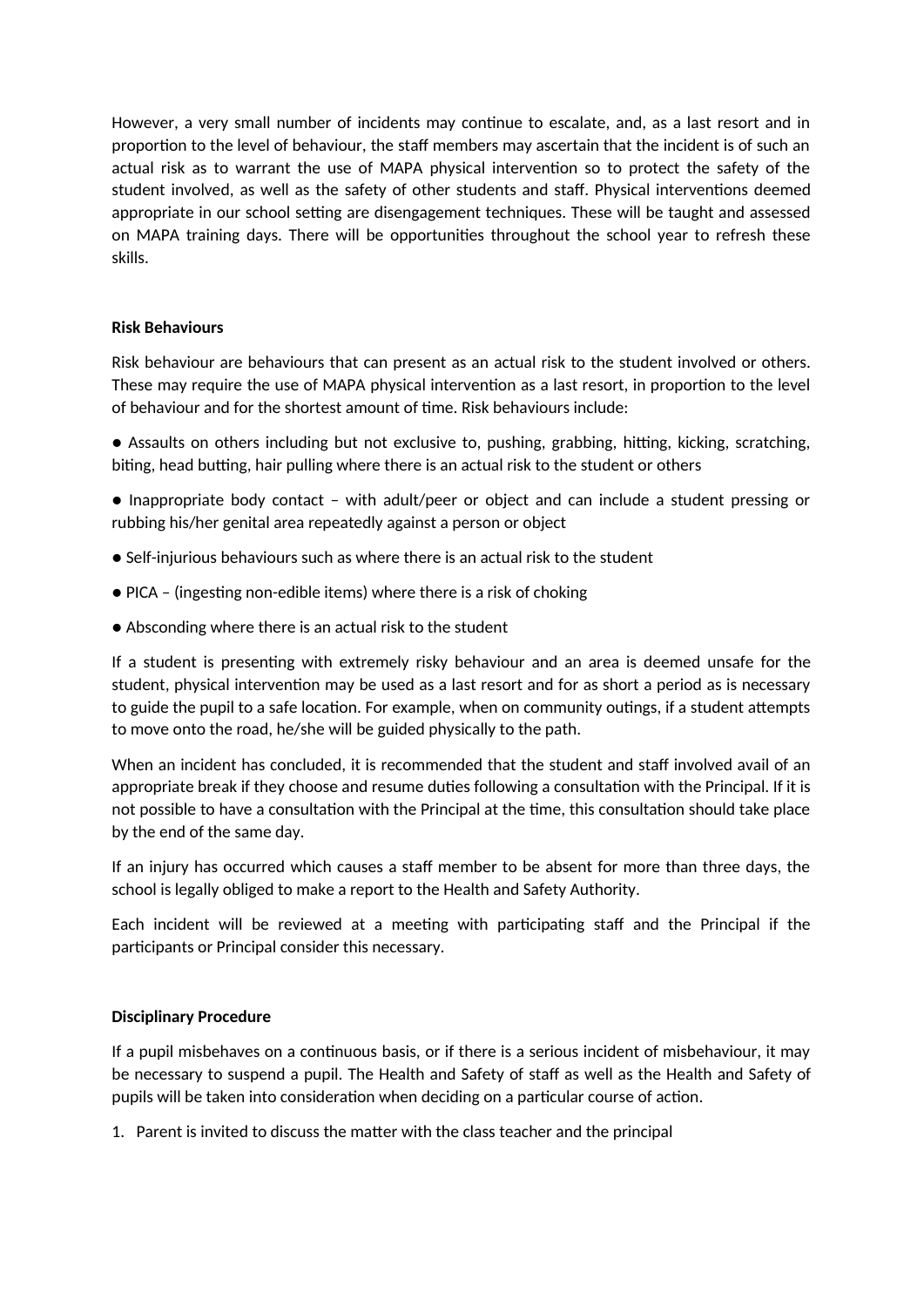2. If suspension is being invoked, the parent is informed, and then confirmation of the duration of the suspension is provided in writing.

3. The maximum period of an initial suspension is three school days

4. A special decision of the Board of Management is necessary to authorise a further period of exclusion up to maximum of ten school days to allow for consultation with the pupil's parents. In exceptional circumstances, the Board of Management may authorise a further period of exclusion in order to enable the matter to be reviewed, and following a Case Conference involving the interested parties, a pupil may be allowed to attend school for only part of the day.

### **Suspension**

The principal shall inform the education welfare officer, by notice in writing, when a student is suspended from a recognised school for a period of not less than 6 days. (Sections 21(4) a )

Circular 20/90 states that 'Parents should be informed of their right to come to the school and be invited to do so in order to discuss the misbehaviour with the Principal Teacher and/or the class teacher. This should always be done when the suspension of a pupil is being contemplated'.

# **Set out the school's procedure in relation to suspension and expulsion. The following steps could be used as a guide:**

- Gross misbehaviour may warrant suspension
- The Board of Management has sole responsibility for suspension and expulsion
- All procedures to exclude pupils will have due process and fairness.
- All other means of dealing with the behaviour been tried
- There will have been previous communication with parents regarding misbehaviour
- Parents will invited to the school to discuss the intention to exclude
- A pupil parents will be asked to collect their child following meeting with the Principal
- If a period of suspension in excess of three days is intended, a special decision of the Board of Management is required (Rule 130, Section 5, Rules for National Schools). Parents may be given the opportunity to be heard by the Board before a decision is reached.
- Where suspension is for a period not less than six days, the Educational Welfare Officer will be notified.

#### **Expulsion (permanent exclusion)**

Under the Education Welfare Act, 2000,

'A student shall not be expelled from a school before the passing of twenty school days following the receipt of a notification under this section by an educational welfare officer' (Section 24(4)) It is the right of a Board of Management to take '…such other reasonable measures as it considers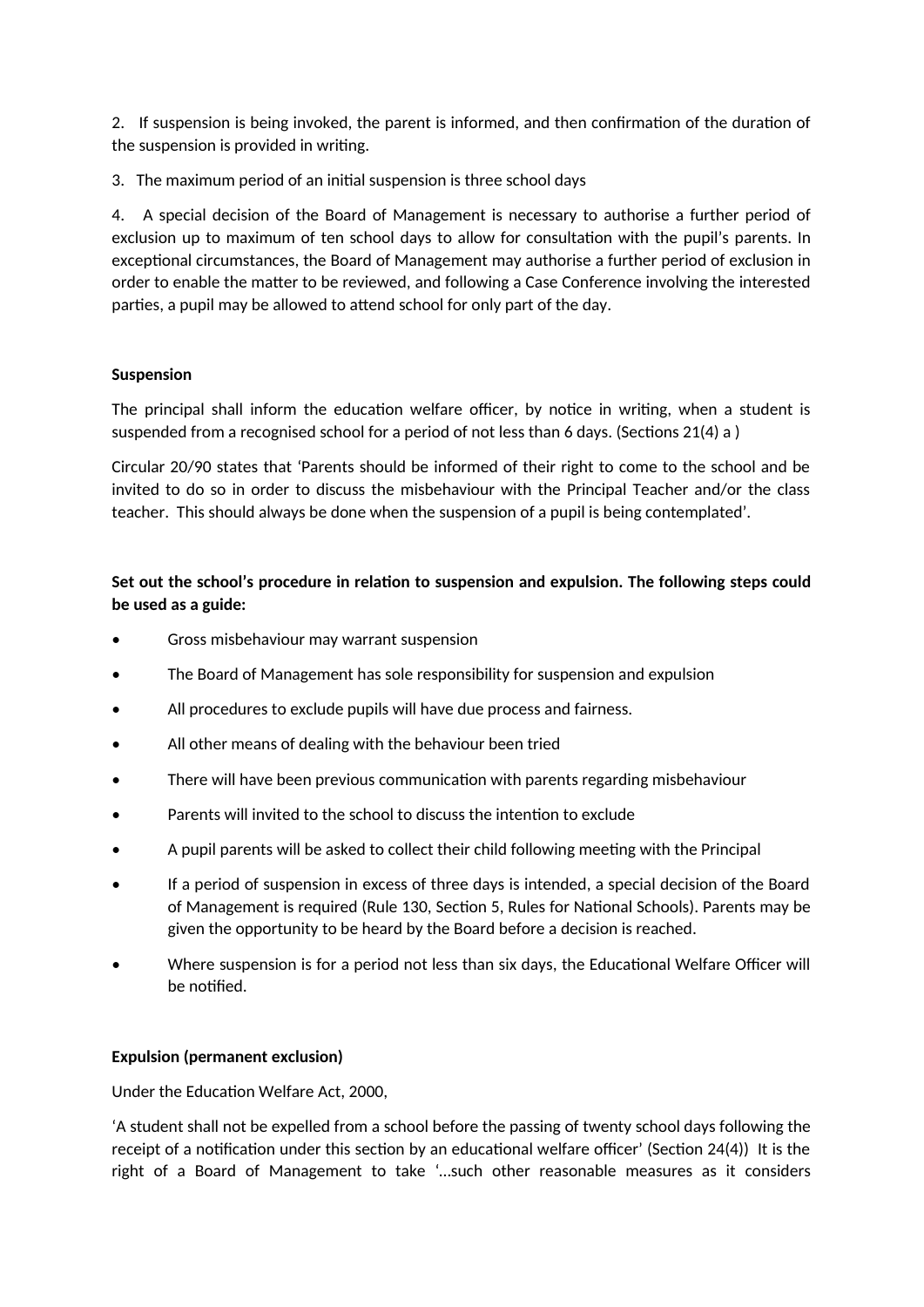appropriate to ensure that good order and discipline are maintained in the school concerned and that the safety of students is secured.' (Section 24(5))

### **Appeals Procedures**

Under section 29 of the Education Act (1998) Parents / Guardians (or pupils who have reached the age of 18) are entitled to appeal to the Secretary General of the Department of Education and Science against some decisions of the Board of Management, including

1. Permanent exclusion from a school

2. Suspension for a period which would bring the cumulative period of suspension to 20 school days or longer in any one school year (Curricular 22/02)

Appeals must generally be made within 42 calendar days from the date the decision of the School was notified to the Parents / Guardians.

This policy will be implemented from September 1st 2020. It will be reviewed / amended if necessary. The Board of Management ratified the policy on Date 2020.

All Parents / Guardians of pupils are provided with a copy of this policy on request.

Bullying-refer to the school's anti bullying policy

Bullying is repeated aggression, either verbal, psychological or physical, conducted by an individual or groups against others.

Isolated incidents of aggressive behaviour, which should not be condoned, cannot be described as bullying. However when the behaviour is systematic and ongoing, it is bullying. It may manifest itself in many forms such as physical aggression, damage to property, extortion, intimidation, isolation, name-calling and "slagging". At the centre of our school's response to bullying is the continued development of a positive school climate which focuses on respect for the individual, it is an important element of school policy to raise the awareness of bullying as a form of unacceptable behaviour.

#### **Keeping Records**

Challenging behaviour Incident Reports are written in a factual and impartial manner. These records are in line with the school's record keeping policy and data protection legislation.

#### **Procedures for notification of pupil absences from school**

The Education Welfare Act, 2000, Section 23 (2)(e) states that the code of behaviour must specify, "the procedures to be followed in relation to a child's absence from school." Section 18 stipulates that parents must notify the school of a student's absence and the reason for this absence.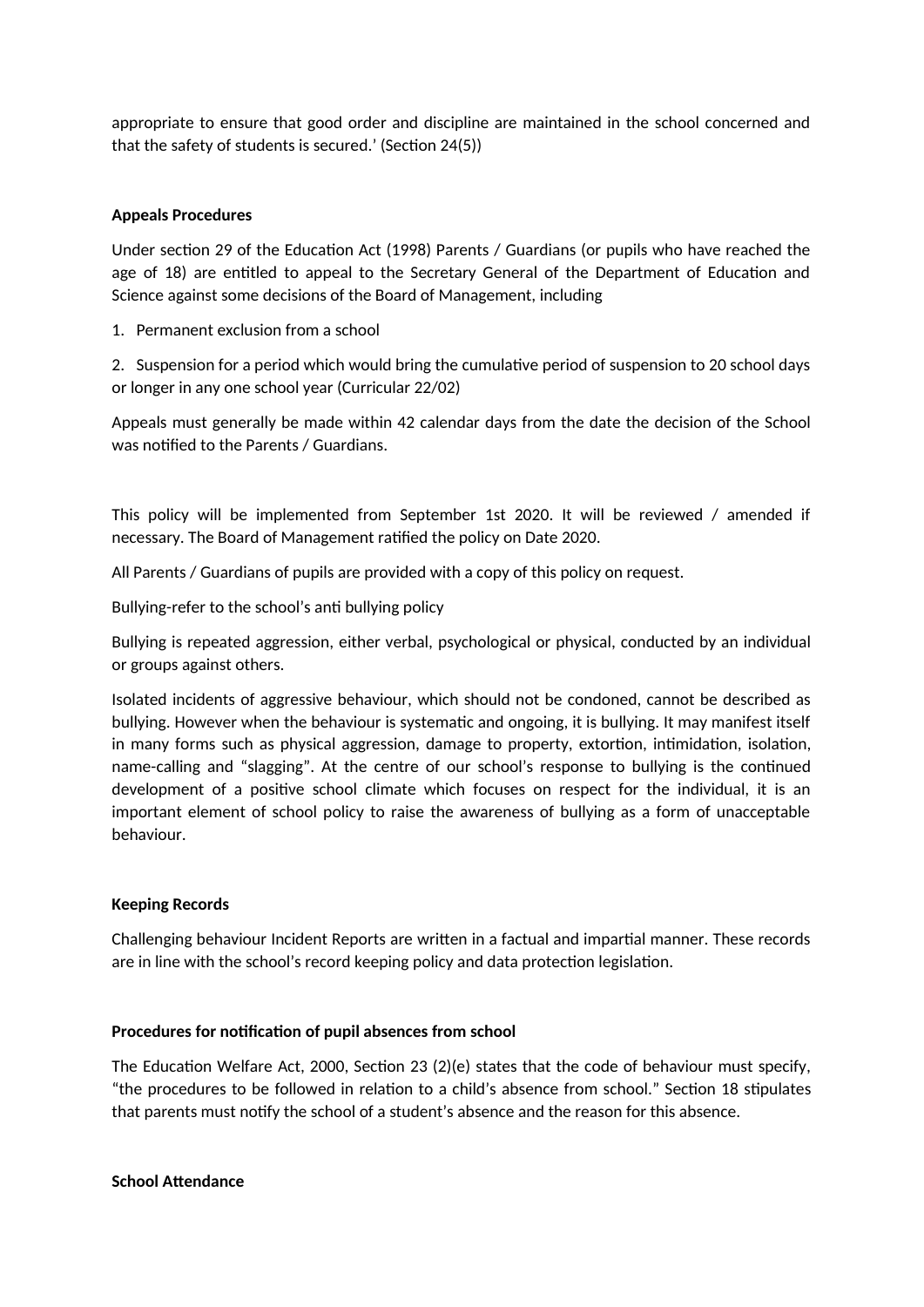The Education (Welfare) Act, 2000 provides a comprehensive new framework for promoting regular school attendance and tackling the problems of absenteeism and early school leaving. Details of pupils who have been absent in excess of 20 days in a school year will be forwarded to the National Educational Welfare Board as the school is obliged to do this.

- The principal writes out to parents in September of each year notifying them of the school's responsibilities under the above Act.
- The school notifies the EWO and fills in required documentation

# **Reference to other Policies**

- The following school policies and procedures have a bearing on the code of behaviour
- SPHE plan
- Anti-bullying
- Enrolment
- Record keeping
- Home / School links
- Health & Safety

# **Success Criteria**

We will know this policy has worked because of

- Observation of positive behaviour in classrooms, playground and school environment
- Practices and procedures listed in this policy being consistently implemented by teachers
- Positive feedback from teachers, parents and pupils

#### **Roles and Responsibility**

The Board of Management has final responsibility for this policy following consultation with all partners involved and has approved this policy.

Signed: Paul Burke \_\_\_\_\_ Signed:

Adjan Harking

Chairperson **Principal** 

Date Approved: 30<sup>th</sup> June 2020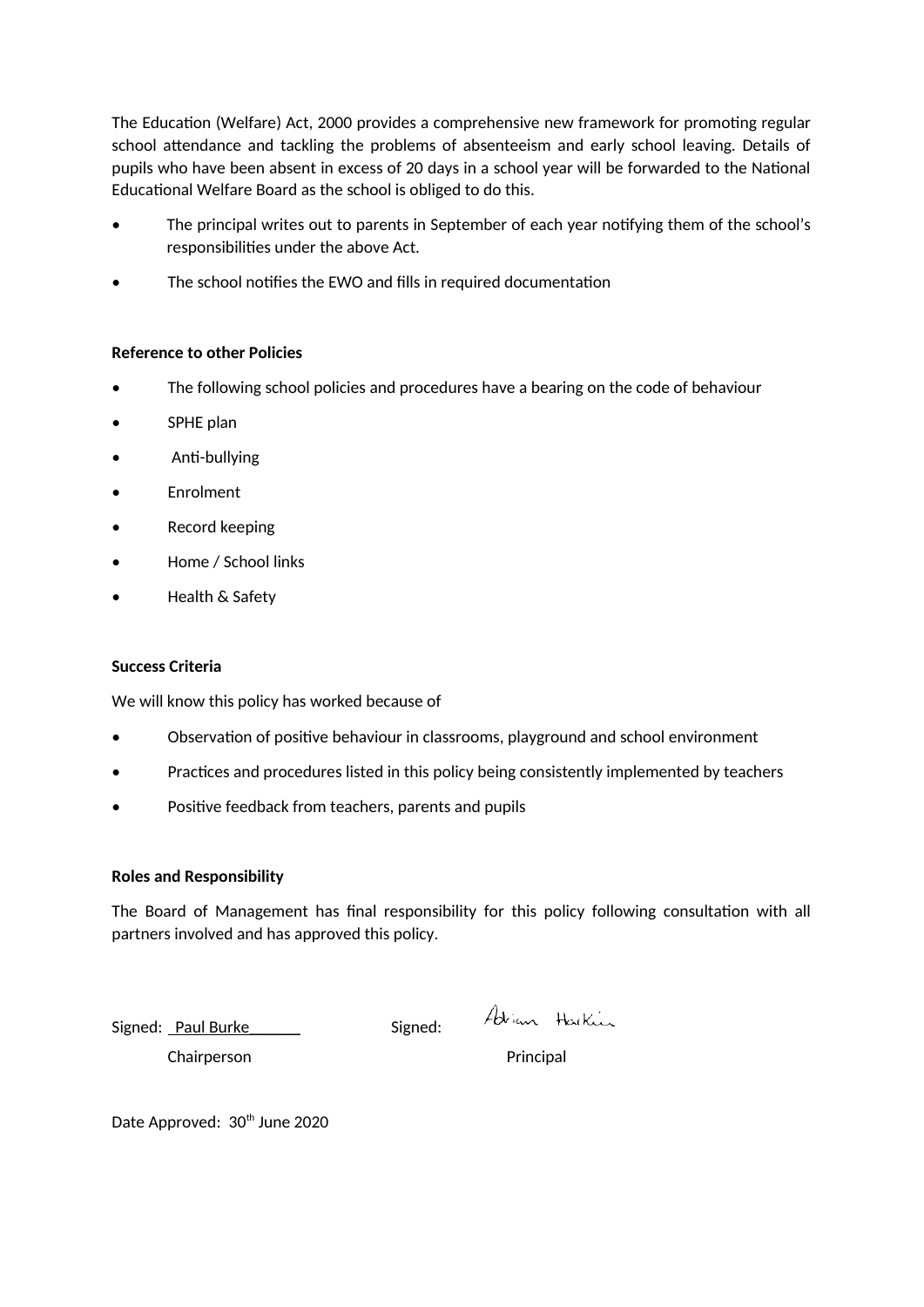

# **Appendix 1 - The Challenging Behaviour Matrix**

| $\mathbf{1}$ | <b>Self Injurious</b> | Skin picking or peeling, scratching, pinching. Cutting, biting, head/body                                                                                                                                                                                                                                                                                                                                                                                                                                                                                                                                                                                                                                                                                                                                                                                                                                                                                                                                                                                                                                                                                                                                                                                                                                                                   |
|--------------|-----------------------|---------------------------------------------------------------------------------------------------------------------------------------------------------------------------------------------------------------------------------------------------------------------------------------------------------------------------------------------------------------------------------------------------------------------------------------------------------------------------------------------------------------------------------------------------------------------------------------------------------------------------------------------------------------------------------------------------------------------------------------------------------------------------------------------------------------------------------------------------------------------------------------------------------------------------------------------------------------------------------------------------------------------------------------------------------------------------------------------------------------------------------------------------------------------------------------------------------------------------------------------------------------------------------------------------------------------------------------------|
|              | <b>Behaviour:</b>     | banging, punching, slapping, hitting, kicking self against others and objects<br>1. Take to safe environment and remove potential dangers e.g. shoe, scissors<br>etc<br>2. Distraction techniques and positive engaging activities of the child, i.e;<br>preferred room, sensory; preferred activity-music etc.<br>3. Introduce the sensory programme which is already in place by the<br>Occupational Therapist-heavy blanket, weights, pressure points<br>4. Re-introduce child back to class only when calm and ready to participate<br>Digit chewing, eye gouging, hair pulling, stuffing fingers in body openings,<br>mouthing, eating inedible objects, self induced vomiting, deliberate breath<br>holding.<br><b>Digit Chewing:</b><br>1. Chewy Tubes<br><b>Eye Gouging:</b><br>1. One staff member will stay with the Pupil<br>2. One staff Member will go to the Principal<br>3. Principal will seek medical advice<br>4. Incident will be recorded<br><b>Hair Pulling:</b><br>1. Calm the Pupil & talk to them<br>2. Comfort the Pupil<br>3. Take note of cause to prevent future incidents<br>4. Incident to be recorded<br><b>Self Induced Vomiting:</b><br>1. One staff member to stay with Pupil<br>2. One staff will clean up bearing in mind health & Safety<br>3. Principal to be alerted<br>4. Incident will be recorded |
|              |                       | Inedible:<br>1. Encourage Pupil to remove object if in mouth                                                                                                                                                                                                                                                                                                                                                                                                                                                                                                                                                                                                                                                                                                                                                                                                                                                                                                                                                                                                                                                                                                                                                                                                                                                                                |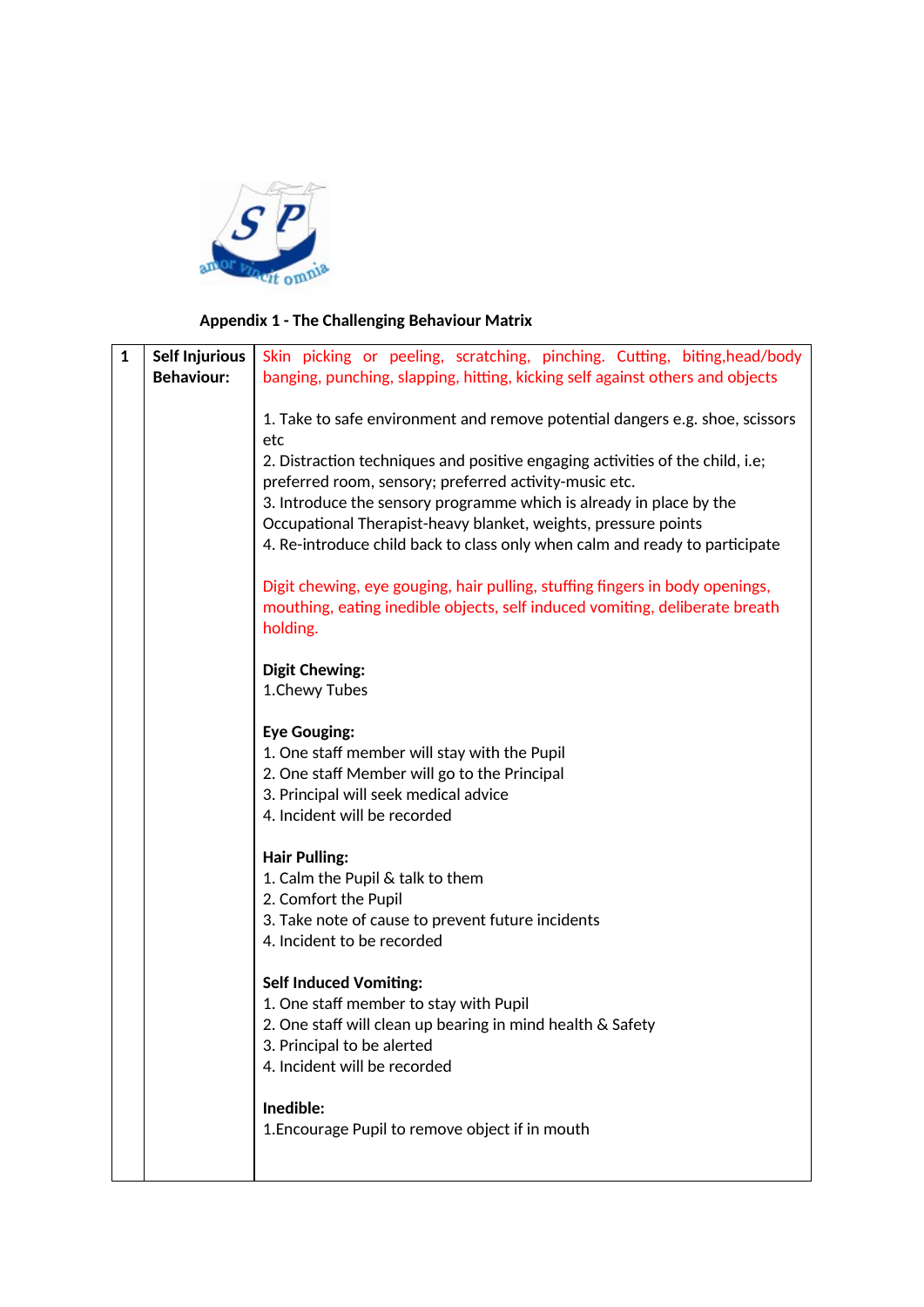|  | <b>Deliberate Breath Holding:</b>                                          |
|--|----------------------------------------------------------------------------|
|  | 1. Try to calm the Pupil be talking to them - Distract them by giving them |
|  | activity / food / drink                                                    |
|  |                                                                            |
|  | Holding:                                                                   |
|  | 2. Tickle them. If this isn't working alert Principal.                     |

| $\overline{2}$ | <b>Aggressive</b> | Pinching, biting, and scratching others. Punching/slapping/pushing or pulling.                                                                                                                        |
|----------------|-------------------|-------------------------------------------------------------------------------------------------------------------------------------------------------------------------------------------------------|
|                | behaviour         | Kicking, head butting people. Pulling hair.                                                                                                                                                           |
|                | that              |                                                                                                                                                                                                       |
|                | physically        | Choking / throttling:                                                                                                                                                                                 |
|                | harms<br>others:  | 1. Use verbal / sign / visual / Gestures to say a definite NO. Make clear to<br>Pupil that this is not appropriate behaviour                                                                          |
|                |                   | 2. Withdraw self or move injured Pupil. Don't pay too much attention to the<br>incident (as this may cause the incident to be repeated). Do not feed the<br>inappropriate behaviour<br>3. Remain calm |
|                |                   | 4. Explain (according to ability) to the Pupil causing the incident why this<br>behaviour is not acceptable                                                                                           |
|                |                   | 5. later when all is calm Pupil causing injury must apologise                                                                                                                                         |
|                |                   | 6. Serious injury (cuts etc.) deal with serious injury according to school policy<br>7. For small incidents keep a brief account in the classroom - bigger incidents<br>recorded in office records    |
|                |                   | Using objects as weapons against people e.g. (Knife or other hand held<br>object). Throwing things at people. Tearing other peoples clothes                                                           |
|                |                   | Stabbing: Physical intervention to prevent further attack                                                                                                                                             |
|                |                   | 1. Distract where possible                                                                                                                                                                            |
|                |                   | 2. Call for help                                                                                                                                                                                      |
|                |                   | 3. Stay calm - talk to aggressor in soothing voice                                                                                                                                                    |
|                |                   | 4. Sound alarm                                                                                                                                                                                        |

| 3 | Non-<br>compliance: | Lying down, disobedience, non co-operation, resistance to teaching or<br>contact with adults. Refusing to do things.                                                                              |
|---|---------------------|---------------------------------------------------------------------------------------------------------------------------------------------------------------------------------------------------|
|   |                     | Lying Down:<br>1. Ignore/ walk away but observe discreetly<br>1. Modelling good behaviour and making it seem fun / sing song. (Begin task<br>yourself and encourage child to join in)             |
|   |                     | <b>Resistance to teaching:</b>                                                                                                                                                                    |
|   |                     | 1. Switch subject matter and then expand when he / she starts to co-operate<br>If resistance is extreme, give space and wait. Remain calm and consistent<br>and avoid escalation / confrontation. |

| 4 Disruptive, Shouting, screaming, swearing, verbal abuse and curses. Gestures or |  |  |  |  |  |
|-----------------------------------------------------------------------------------|--|--|--|--|--|
| Nuisance or   threatens harm. Mocking, sneering, deriding, personal targeting.    |  |  |  |  |  |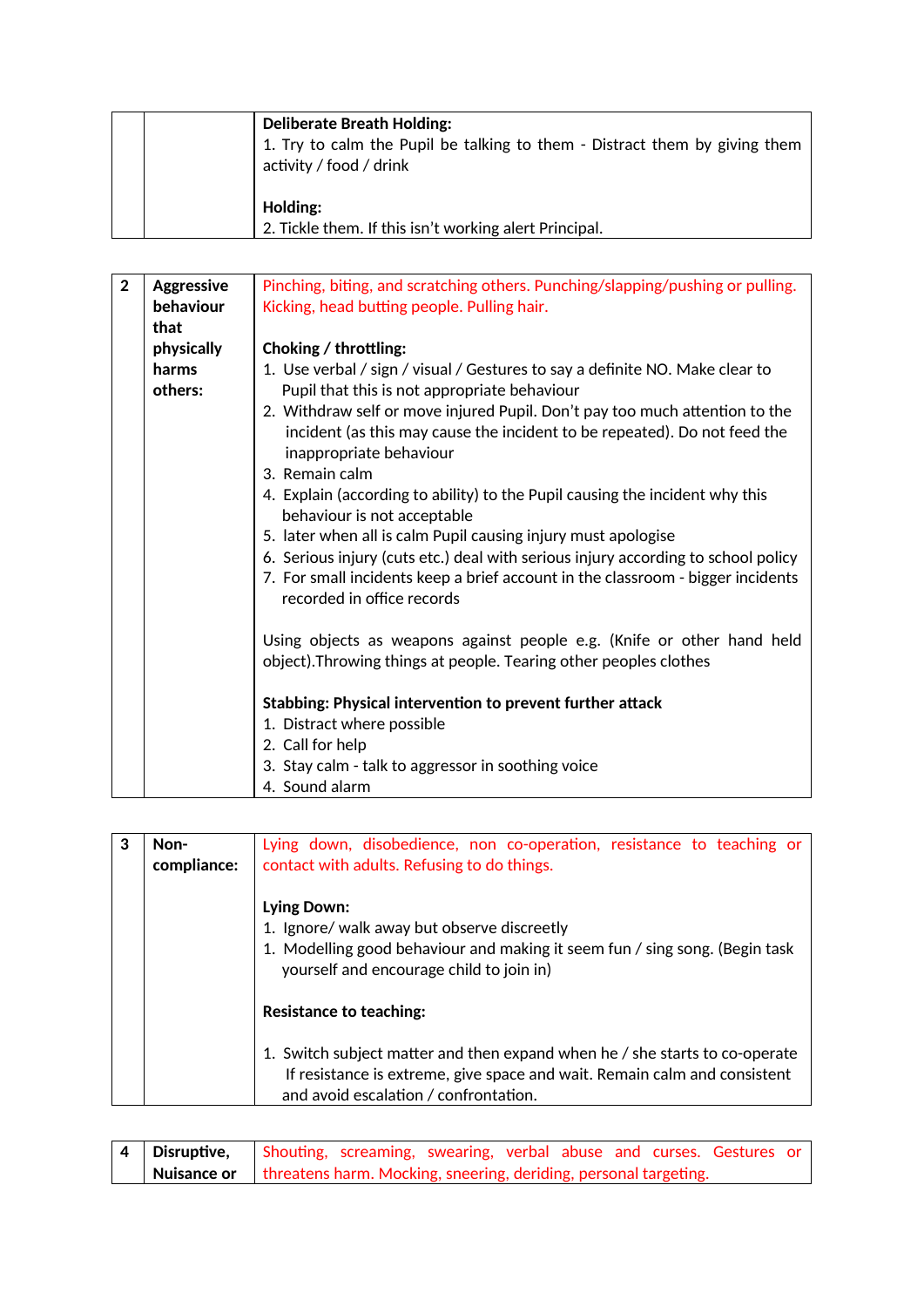| <b>Threatening</b>     |                                                                                                                                                                                                                                                                                                                                                                                                                                                                                        |
|------------------------|----------------------------------------------------------------------------------------------------------------------------------------------------------------------------------------------------------------------------------------------------------------------------------------------------------------------------------------------------------------------------------------------------------------------------------------------------------------------------------------|
| behaviour to<br>others | Distracted teases, pesters (repetitive), argues, interrupts, and obstructs,<br>nonsensical verbalisations. Set off fire alarm, taking food and/or drink from<br>others.                                                                                                                                                                                                                                                                                                                |
|                        | You will probably know the Pupil well and you will have a good idea why they<br>are shouting / screaming etc. Immediate action will be taken based on your<br>previous experience with this Pupil.                                                                                                                                                                                                                                                                                     |
|                        | Depending on the Pupil you might:<br>1. Remove Pupil from the classroom to the quiet room<br>2. Attempt to distract Pupil with headphones and music they like / a<br>preferred activity they enjoy etc.<br>3. Give no attention to the behaviour<br>4. Ascertain why Pupil is shouting / screaming etc in all cases but especially in<br>the case of Pupils who do not usually exhibit this behaviour as something<br>could have happened to the Pupil.                                |
|                        | <b>Gestures or threatening harm:</b><br>1. Ignore behaviour while ensuring that all Pupils are safe and no injury can<br>be perpetrated by the Pupil.                                                                                                                                                                                                                                                                                                                                  |
|                        | Sneering, deriding, personal targeting:<br>1. Correct the Pupil. Let Pupil know that behaviour is not appropriate and<br>model a more appropriate response where possible                                                                                                                                                                                                                                                                                                              |
|                        | Hypersensitive, unpredictable behaviour:<br>1. Portrayal that this is not appropriate behaviour i.e. list of classroom rules,<br>pecs, verbal instruction in whatever form of communication is necessary<br>2. Withdrawal of favours i.e. computer time withdrawn from group /<br>whatever works<br>3. Go to the positive for day - show ideal - verbal / picture of desired<br>Behaviour and praising it i.e. reinforcement chart i.e. if you sit for x no of<br>minutes - get reward |
|                        | Taking food / drinks from others:<br>1. Introduce more a distracting approach i.e. swapping chocolate / tayto's<br>using language                                                                                                                                                                                                                                                                                                                                                      |
|                        | <b>Hyperactive:</b><br>Introduce programme to accommodate the need e.g. do jobs after deskwork                                                                                                                                                                                                                                                                                                                                                                                         |
|                        | <b>Unpredictable table:</b><br>1. Use equipment / resources to make full - out lens severe plastic cup /<br>small amounts of liquid. Withdrawal of potential missiles etc. Minimise risk<br>- children work in booths - space between students.                                                                                                                                                                                                                                        |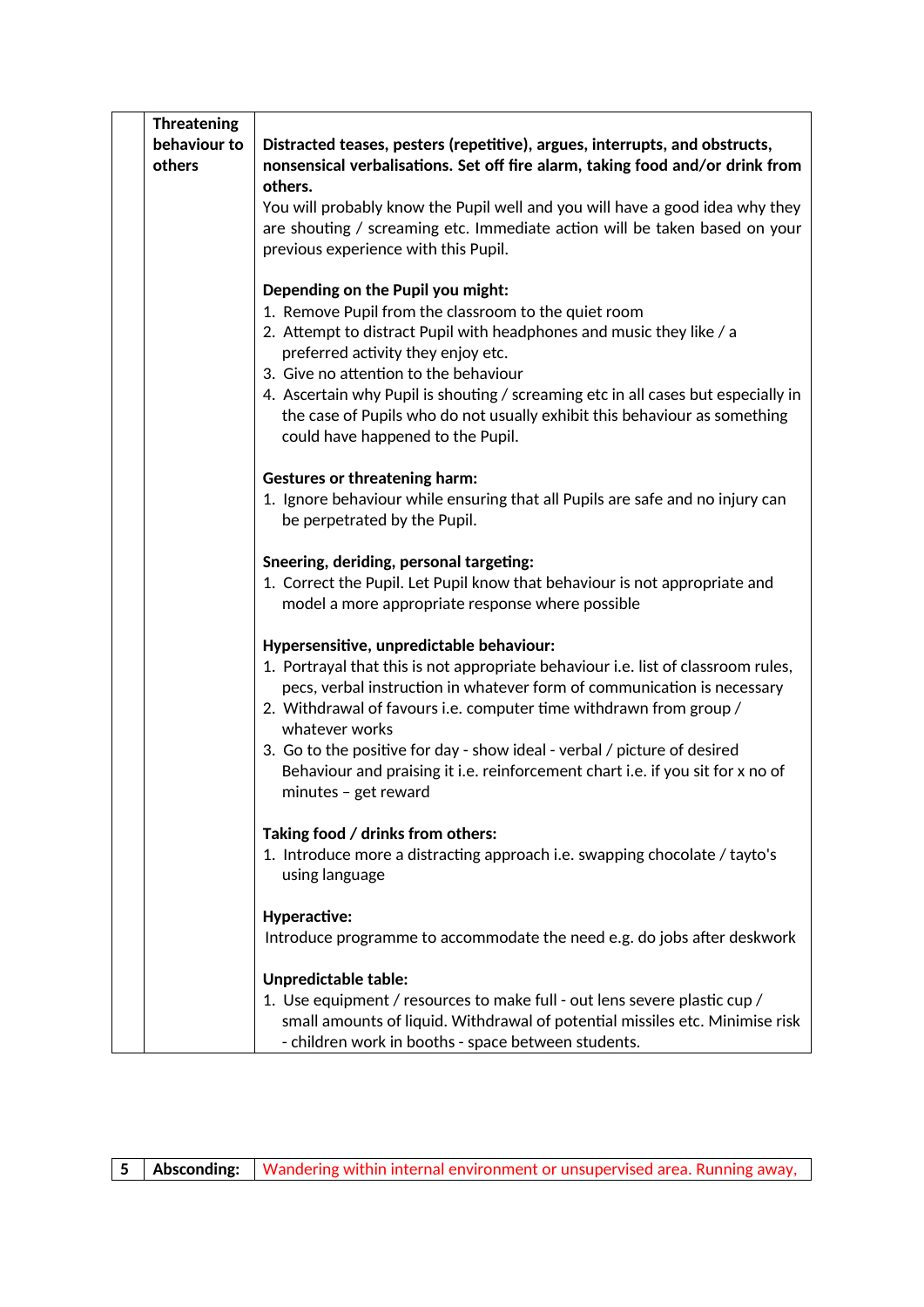| 1. Communicate with Pupil as to what Pupil is meant to be doing.<br>3. If Pupil is unwilling to respond to direct contact class teacher or Principal,<br>review procedures around that Pupil moving around the school. |
|------------------------------------------------------------------------------------------------------------------------------------------------------------------------------------------------------------------------|
| Assuming that you are well familiar with the Pupils motive behaviour etc.,                                                                                                                                             |
| 1. Run after Pupil with purpose of escorting Pupil back to where they should<br>3. If Pupil is in a safe environment wait for Pupil to stop running i.e. Deprive                                                       |
|                                                                                                                                                                                                                        |

| 6 | Psychological<br><b>Disturbance</b> | Emotional instability, low function tolerance, wants excessive praise and<br>resents attention to others                                                                                                                                                                                                                                                                                                                                                                                                                                                                                                                                                                                                                                                                                                                                                                                                         |
|---|-------------------------------------|------------------------------------------------------------------------------------------------------------------------------------------------------------------------------------------------------------------------------------------------------------------------------------------------------------------------------------------------------------------------------------------------------------------------------------------------------------------------------------------------------------------------------------------------------------------------------------------------------------------------------------------------------------------------------------------------------------------------------------------------------------------------------------------------------------------------------------------------------------------------------------------------------------------|
|   |                                     | 1. Stay calm & keep environment calm if possible<br>2. Include Pupil in group activities as much as possible<br>3. Keep Pupil busy<br>4. When you feel the behaviour is about to occur or when it occurs a swift<br>change of environment may reduce the impact or stop it altogether.<br>5. All staff working with the Pupil should be aware of the circumstances or<br>conditions that may lead to them displaying this type of behaviour and<br>avoid it where possible<br>6. Have a reward system that works for the Pupil and a time out corner that<br>they have access to<br>7. Have lots of variety in their programme<br>8. Have activities they enjoy programmed into their timetable<br>9. Allowing them listen to stories or music with headphones cuts them off<br>from stimuli that may agitate them or alternatively allows the Teacher /<br>SNA work with the other Pupils without interruption. |

| Ritualistic / | Ritualistic (e.g. closes / opens doors, rearranges furniture, hoards rubbish)                                                           |
|---------------|-----------------------------------------------------------------------------------------------------------------------------------------|
| Stereotypica  | and stereotypical behaviour (body rocking, finger tapping, hand waving)                                                                 |
|               |                                                                                                                                         |
| behaviour     | 1. Keep Pupil constructively engaged where possible.                                                                                    |
|               | 2. Include time out or personal choice activity between each Teacher,<br>directed activity.                                             |
|               | 3. Have O.T. advice on S.I. programme or sensory diet that may help. (Chewy<br>Tubes)                                                   |
|               | 4. Have O.T. advice on work station i.e. table / seating for the Pupil.                                                                 |
|               | 5. Including some type of relaxation in their day may help - soothing music /<br>music therapy / swimming / reflexology / foot spa etc. |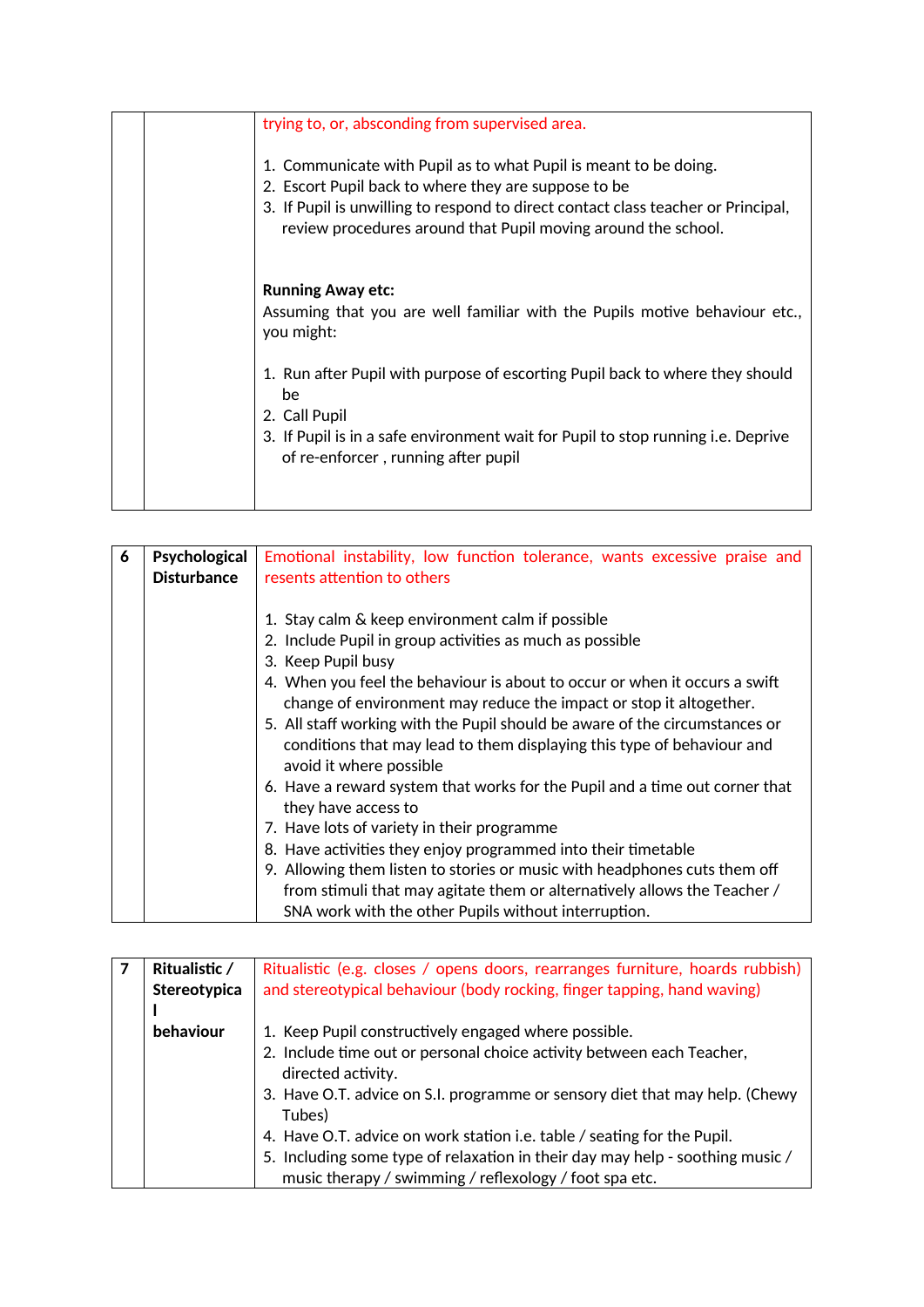| $\mid$ 6. Remove where possible objects of obsession i.e. lock on press door etc. |  |
|-----------------------------------------------------------------------------------|--|
|-----------------------------------------------------------------------------------|--|

| 8 | Inappropriate<br>Sexual | Stripping. Inappropriate exposure of body, masturbation, sexual advances       |
|---|-------------------------|--------------------------------------------------------------------------------|
|   | <b>Behaviour</b>        | Unsafe sexual behaviour and practices                                          |
|   |                         |                                                                                |
|   |                         | 1. Keep hands otherwise engages where possible                                 |
|   |                         | 2. Clothes that are not easily removed should be recommended for Pupil i.e     |
|   |                         | dungarees, belt, leotard etc.                                                  |
|   |                         | 3. If possible don't react to inappropriate sexual behaviour in an obvious     |
|   |                         | way as it may reinforce it - try to distract and transfer their attention onto |
|   |                         | something more socially acceptable.                                            |
|   |                         | 4. Seek professional advice (psychologist, O.T)                                |

| 9 | <b>Destruction</b><br>οf | Damage to property or school objects.                                                                             |
|---|--------------------------|-------------------------------------------------------------------------------------------------------------------|
|   | property                 | Defaces, vandalises or destroys things e.g. tears, cuts, burns, throw objects                                     |
|   |                          | 1. Place anything that can't be replaced out of reach                                                             |
|   |                          | 2. Keep classroom free of clutter where possible                                                                  |
|   |                          | 3. Keep anything that may injure Pupil or other Pupils if used as a weapon<br>out of reach i.e. scissors          |
|   |                          | 4. Be conscious of personal space and be aware of signs of frustration that<br>may lead to this type of behaviour |
|   |                          | 5. Have a plan in place to summons help and remove Pupil or other Pupils to<br>a safe place                       |
|   |                          | 6. Have a reward system where good behaviour is rewarded and<br>acknowledge                                       |

| 10 | <b>Social</b>    | Defecating, smearing and, deliberate urinating. Soiling, wetting or vomiting |
|----|------------------|------------------------------------------------------------------------------|
|    |                  |                                                                              |
|    | Inappropriate    | when upset. Distressed or agitated. Self induced regurgitation.              |
|    | <b>Behaviour</b> |                                                                              |
|    |                  | Stealing, spitting and inappropriate eating habits and eating things (e.g.   |
|    |                  | rubbish, faeces, objects)                                                    |
|    |                  |                                                                              |
|    |                  | Assuming you know the Pupil well and have a good idea of what the            |
|    |                  | motivation of Pupil for doing it.                                            |
|    |                  | 1. Correct Pupil. Show Pupil picture of toilet and use the word toilet       |
|    |                  | 2. Remove Pupil to bathroom                                                  |
|    |                  | 3. Use vest / dungarees as preventative measure in future.                   |
|    |                  | 4. Clean up classroom                                                        |
|    |                  | 5. Praise Pupil when they use the toilet and keep themselves clean           |
|    |                  | 6. ignore behaviour (not giving a re-enforcer for the behaviour) remove      |
|    |                  | Pupil to bathroom, use vest / dungarees clean up classroom                   |
|    |                  | 7. Focus on a positive activity                                              |
|    |                  |                                                                              |
|    |                  | Soiling wetting or vomiting when upset, distressed or agitated               |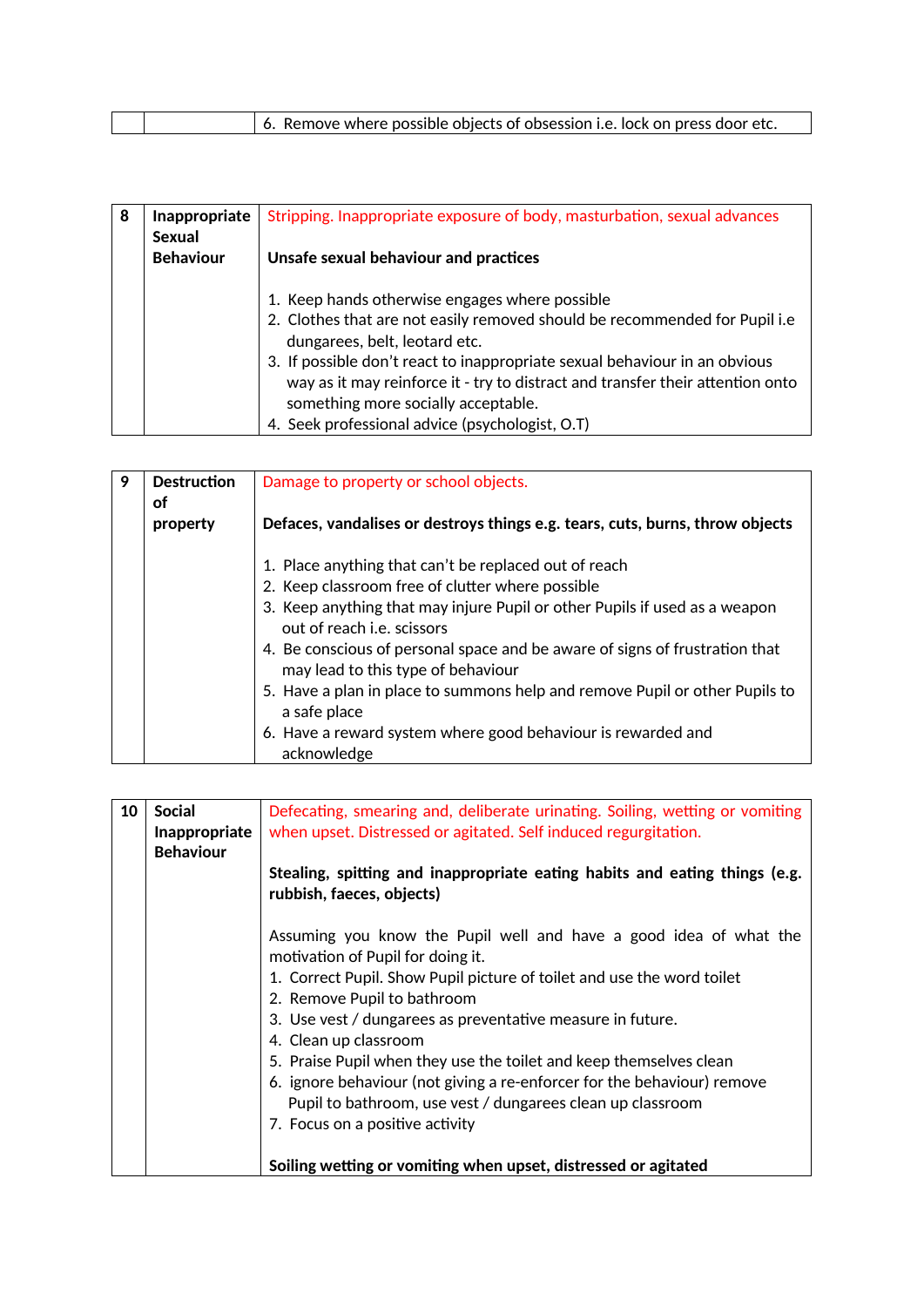| 1. If you think that behaviour is attention seeking don't give a re-enforcer<br>but find positive things for the Pupil to participate in - swinging in the nest<br>in the playground - using computer etc at another time of the day.<br>2. Clean up Pupil and Classroom<br>Self-induced regurgitation |
|--------------------------------------------------------------------------------------------------------------------------------------------------------------------------------------------------------------------------------------------------------------------------------------------------------|
| 1. Ignore behaviour do not re-enforce it<br>2. Clean up Pupil and classroom<br>3. Have programme of positive re-enforcer made up for Pupils which you<br>reintroduce later on in the day - not at the time of the regurgitation                                                                        |

| 11 | <b>Substance</b><br>and | Drinking alcohol - cider, beer, and spirits on school premises and within<br>school hours.                                                            |
|----|-------------------------|-------------------------------------------------------------------------------------------------------------------------------------------------------|
|    | alcohol<br>abuse        | Use of solvents (gas, glue), marijuana (grass, pot) or cannabis / hash, hash                                                                          |
|    |                         | oil                                                                                                                                                   |
|    |                         | 1. Make sure all dangerous substances are kept behind locked doors.<br>2. If a Pupil swallows something that could be dangerous<br>(a) Call for help. |
|    |                         | (b) If Pupil is unconscious place in recovery position.                                                                                               |
|    |                         | (c) Where necessary, administrate first aid but only if u know what you<br>are doing                                                                  |
|    |                         | (d) Get professional medical assistance.                                                                                                              |

| <b>Temper</b><br>tantrums | Outburst of bad temper or petulance                                                      |
|---------------------------|------------------------------------------------------------------------------------------|
|                           | 1. Ensure safety of children by removing throwable objects from immediate<br>environment |
|                           | 2. Give child space and time to calm down                                                |
|                           | 3. Distract if possible to diffuse tantrum                                               |

| 13 | <b>Passive</b><br>challenging | Glaring, refusing to respond, averting gaze, isolating themselves, withdrawal.                                                                                                                                         |
|----|-------------------------------|------------------------------------------------------------------------------------------------------------------------------------------------------------------------------------------------------------------------|
|    | behaviour                     | 1. Allow withdrawal for short period then coax back with activity that they<br>enjoy                                                                                                                                   |
|    |                               | 2. Ignore glaring - don't make eye contact especially if it's used as a threat                                                                                                                                         |
|    |                               | 3. Respond for them if they refuses to respond - it may help to re-engage<br>them                                                                                                                                      |
|    |                               | 4. Make note of time & place when this behaviour happens and see if there<br>is a pattern - is it only one person that gets this treatment? Does it happen<br>at a certain time of day when he may be tired or hungry? |
|    |                               | 5. What's the response to the behaviour? Could this be reinforcing it?                                                                                                                                                 |
|    |                               | 6. If this type of behaviour occurs frequently relevant professional advice                                                                                                                                            |
|    |                               | should be sought.                                                                                                                                                                                                      |

All of the above approaches for managing behaviours may reflect the adoption of MAPA as a whole school intervention programme. All responses to incidents will be reflective of an assessed actual